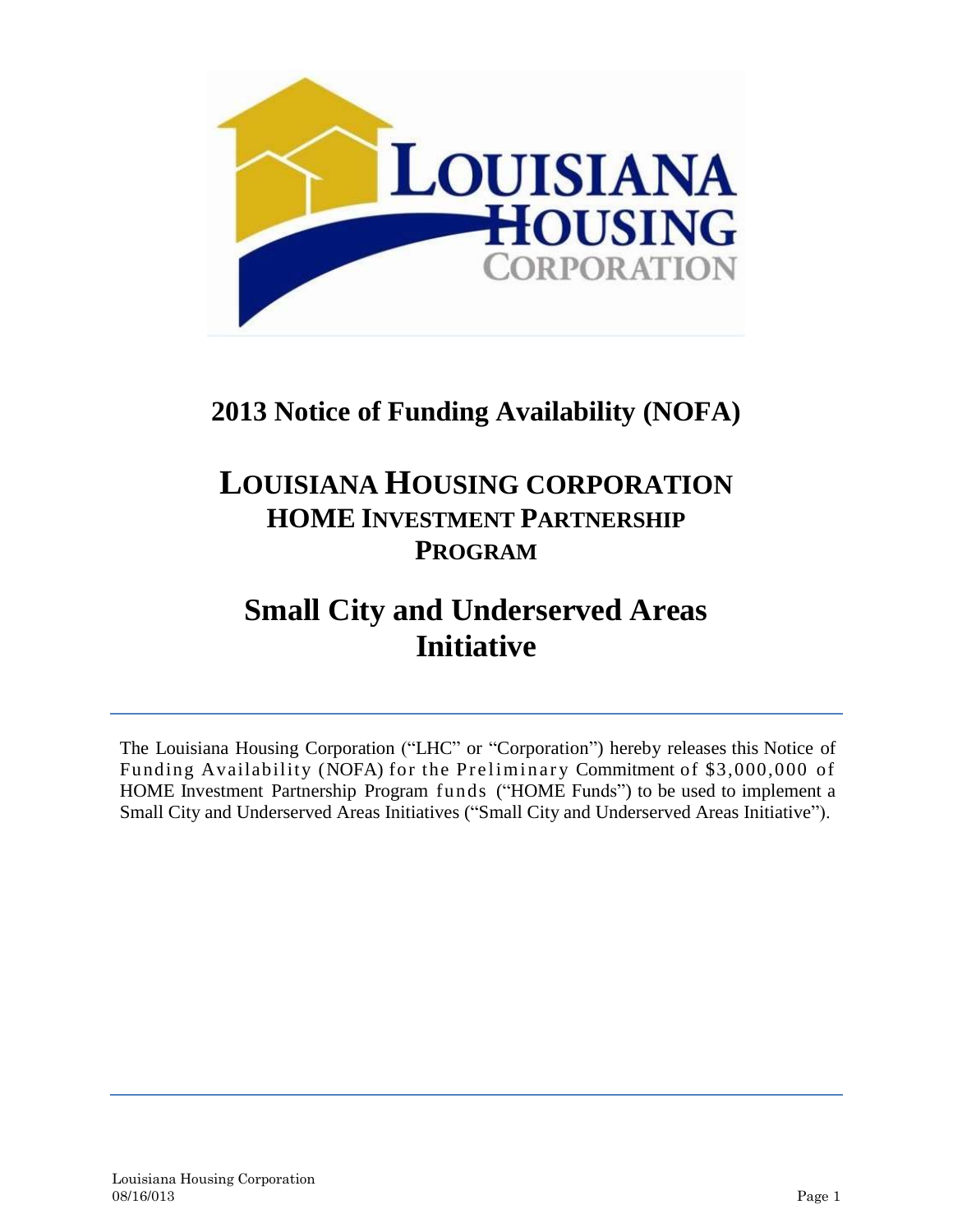# **Program Design**

The Small City and Underserved Areas Initiative is designed to achieve the following objectives:

- Target rural and cities of less than 25,000 constituting underserved market areas of the State within which the demand for affordable rental housing or housing for first-time homebuyers in the market area does not exceed forty-eight units.
- Provide priority to experienced nonprofit and to experienced but small for-profit developers.
- Provide funds to Community Housing Development Organizations (CHDOs) to expand their capacity to provide housing services.

#### **Separate Applications are to be submitted for Homeownership Developments and for Affordable Homeownership Developments. Total units in any single application may not exceed twelve (12) units.**

LHC is soliciting small for-profit developers and experienced nonprofit organizations and CHDOs to submit applications to carry out all phases for the planning, acquisition/rehabilitation and/or construction and financing necessary to successfully implement, complete and receive HOME Funds in the Small City and Underserved Areas Initiative. Small for-profit developers are developers who have **not** developed affordable rental housing projects using low-income housing credits ("LIHTCs") within the past five (5) years.

The Small City and Underserved Areas Initiative will address a portion of the unmet housing needs of the State by focusing on:

#### **Small Homeownership Developments**

- Rehabilitation and Infill development of existing neighborhoods
	- o Applications for not less than 4 units and not more than 12 units.
- New Construction
	- o Applications for not less than 4 units and not more than 12 units.

### **Small Rental Projects**

- Rehabilitation and Infill of existing neighborhood
	- o Developments of not less than 4 units and not more than 12 units.
- New Construction
	- o Developments of not less than 4 units and not more than 12 units.

| <b>Total HOME Funds for Small Homeownership Developments:</b> | \$1,500,000 |
|---------------------------------------------------------------|-------------|
| <b>Total HOME Funds for Small Rental Developments:</b>        | \$1,500,000 |

### **The deadline to submit Applications is September 30, 2013 no later than 4:00 p.m.**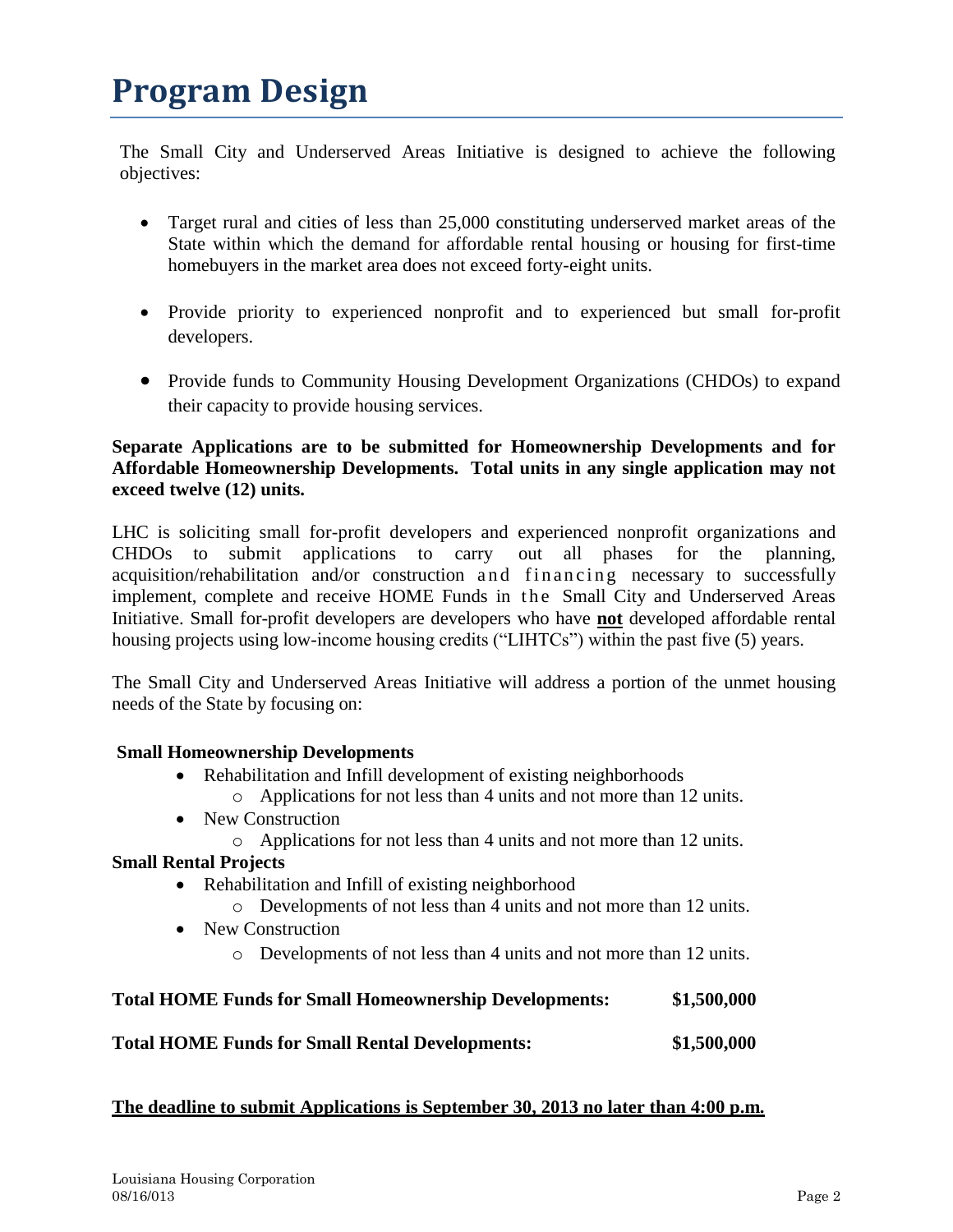### **Environmental Clearance Requirements as of Application Submission**

All applicants are hereby advised that completion of the environmental review process is mandatory before taking any physical action on a site, or making a commitment or expenditure of HUD or non-HUD funds for property acquisition, rehabilitation, conversion, lease, repair or construction activities. "Non-HUD funds" means any Federal, state, local, private, or other funds. Further, the LHC may not commit HOME Funds until HUD has approved a Request for Release of Funds and Certification ("RROF") unless the activity has been determined to be exempt in accordance with 24 CFR §58.34 and §58.35(b). Contractors, owners and developers, including CHDOs, may not commit or expend funds on HOME projects until the LHC has completed the environmental review process.

There are exceptions to the foregoing limitation on actions pending environmental clearance including:

- The purchase of a real estate option subject to the conditions stated in §58.22(b) regarding environmental acceptability and nominal price. It is permissible to purchase a real estate option on a property that is designated for the construction or rehabilitation of a unit with HOME funding prior to the completion of an environmental review, provided the option agreement stipulates that the purchase of the property is subject to a determination by HUD or the State on the desirability of the property for the project as a result of the completion of the environmental review. The cost of the option must also be a nominal portion of the purchase price.
- Funds for relocation assistance may be committed provided that the assistance is required by 24 CFR Part 42.

#### **Successful Applications will be reserved HOME Funds no later than November 13, 2013. All HOME Funds will be made available at a financial closing in the form of a soft second mortgage loan**.

**LHC requires all potential Applicants to attend the** Small City and Underserved Areas Initiative NOFA **Orientation Workshop, scheduled for September 4, 2013, a t 11:30 am at LHC.** The workshop will cover the requirements of the Small City and Underserved Areas Initiative, how to submit separate applications and discuss the information necessary for an applicant to successfully submit an application.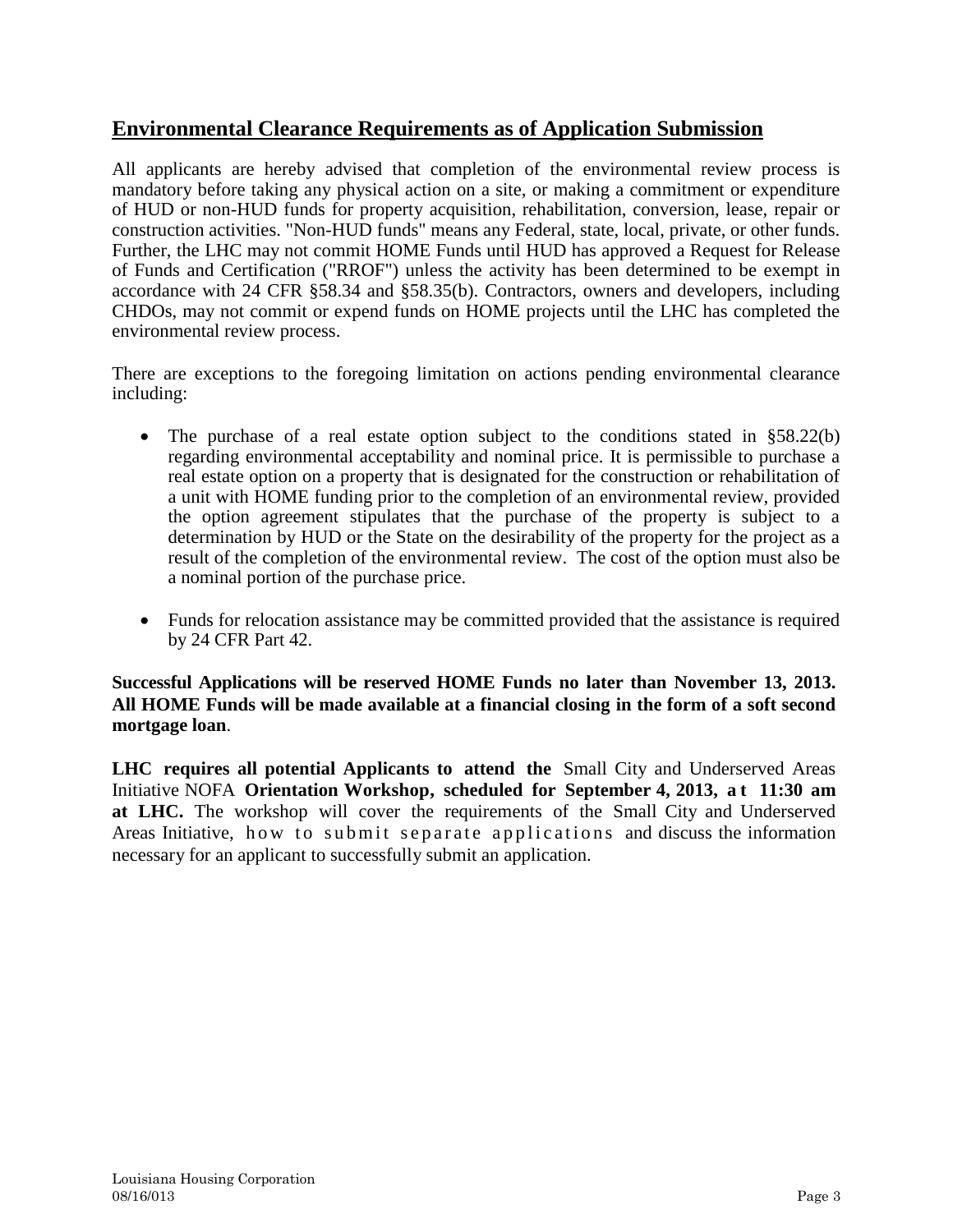# **Background**

All projects funded through this Initiative must benefit very-low and low income persons. HUD defines "**very low income**" residents as those families whose total household income, adjusted for family size, do not exceed **fifty percent (50%) of the area median income**. HUD defines "**low income**" residents as those families whose total household income, adjusted for family size, do not exceed **eighty percent (80%) of the area median income**.

The maximum amount of HOME funds available to a single project will be the **lower of \$750,000** or the HOME-assisted unit limits based upon HUDs FHA 221(d) (3) limits.

Homeownership Developments: HOME Funds will act as a blanket mortgage loan on all units in a Homeownership Development. The LHC discourages the use of HOME Funds as a development subsidy to reduce the development cost of a home to be sold to a low-income household to the appraised value of the home being sold. Applicants are encouraged to obtain land without costs from a local governmental unit through a cooperative endeavor agreement with such local governmental unit or to pay for the costs of land with other private or government grants. As each home is sold in the Homeownership Development, a portion of the HOME Funds allocable to the unit being sold is repaid to the LHC at time the Home is purchased by a low-income first-time homebuyer and the LHC will release its mortgage lien on the lot upon which the home was constructed.

Rental Developments: HOME Funds will be made available to Rental Developments in the form of a soft junior second mortgage loan repayable over not more than 35 years at an interest rate not in excess of the long term applicable federal interest rate as of the underwriting and subsidy layering review.

**Please note that HOME Funds reserved or committed in which no HOME Funds have been disbursed within 12 months from the commitment will be cancelled automatically by HUD and the HOME Funds and the Project awarded the HOME Funds will removed from HUD's IDIS system.**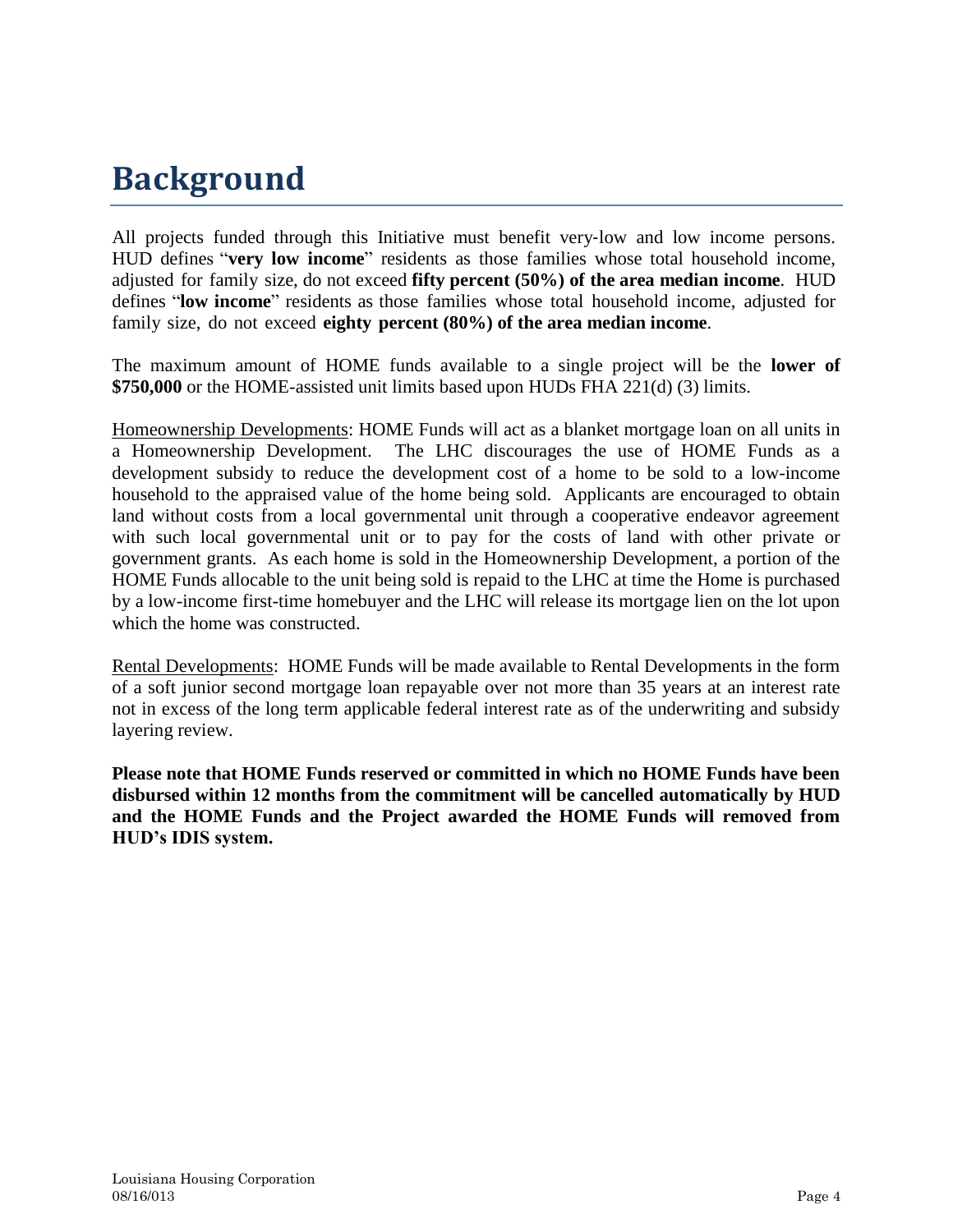# **Submission of Competitive Applications**

**Deadline and Address:** Please **submit one original and three (3) copies of your proposal** along with one electronic copy (USB or disk) including all required documentation. Proposals must be received by the LHC, in their entirety, by no later than **4:00 p.m**. on **September 30, 2013**. Each proposal and accompanying documentation shall be submitted in a sealed envelope. The outside of the envelope must be address as follows:

> **Louisiana Housing Corporation Housing Production 2415 Quail Drive Baton Rouge, Louisiana 70808 Re: 2013 HOME Initiative**

**Include Applicant/Company Name & Return Address**

**Method of Submission:** Proposals and the electronic application diskettes may **not** be delivered via facsimile transmission or other telecommunication or electronic means. Applicants assume the risk of the delivery method chosen, including delivery via private courier or the United States mail. **Please be advised that proposals arriving after the 4:00 p.m. application deadline, whether via personal delivery, U.S. mail, Federal Express, UPS, or other comparable method of delivery, will not be accepted for any reason.**

**Order of Submission**: The application must be submitted in the following order and style:

- 1. Application Checklist
- 2. HOME Application beginning with the "LHC HOME NOFA 2013 Application Information Form" followed by the "LHC HOME Project Proposal Form" page (which *must* be signed by the applicant). Each page which is part of the application must then follow in order.
- 3. Each section and attachment should be individually tabbed.
- 4. Application Diskette labeled appropriately for Homeownership or Rental Development

# **Communication/Questions:**

Guidelines and answers to questions that may arise while completing the application. Applicants may submit questions in writing only to [HOME@lhc.la.gov.](mailto:HOME@lhc.la.gov)

#### **Only written communication via email is allowed during the application period.**

It is the express policy of the LHC that prospective respondents to this NOFA refrain from initiating any direct or indirect contact or communication with LHC staff or members of the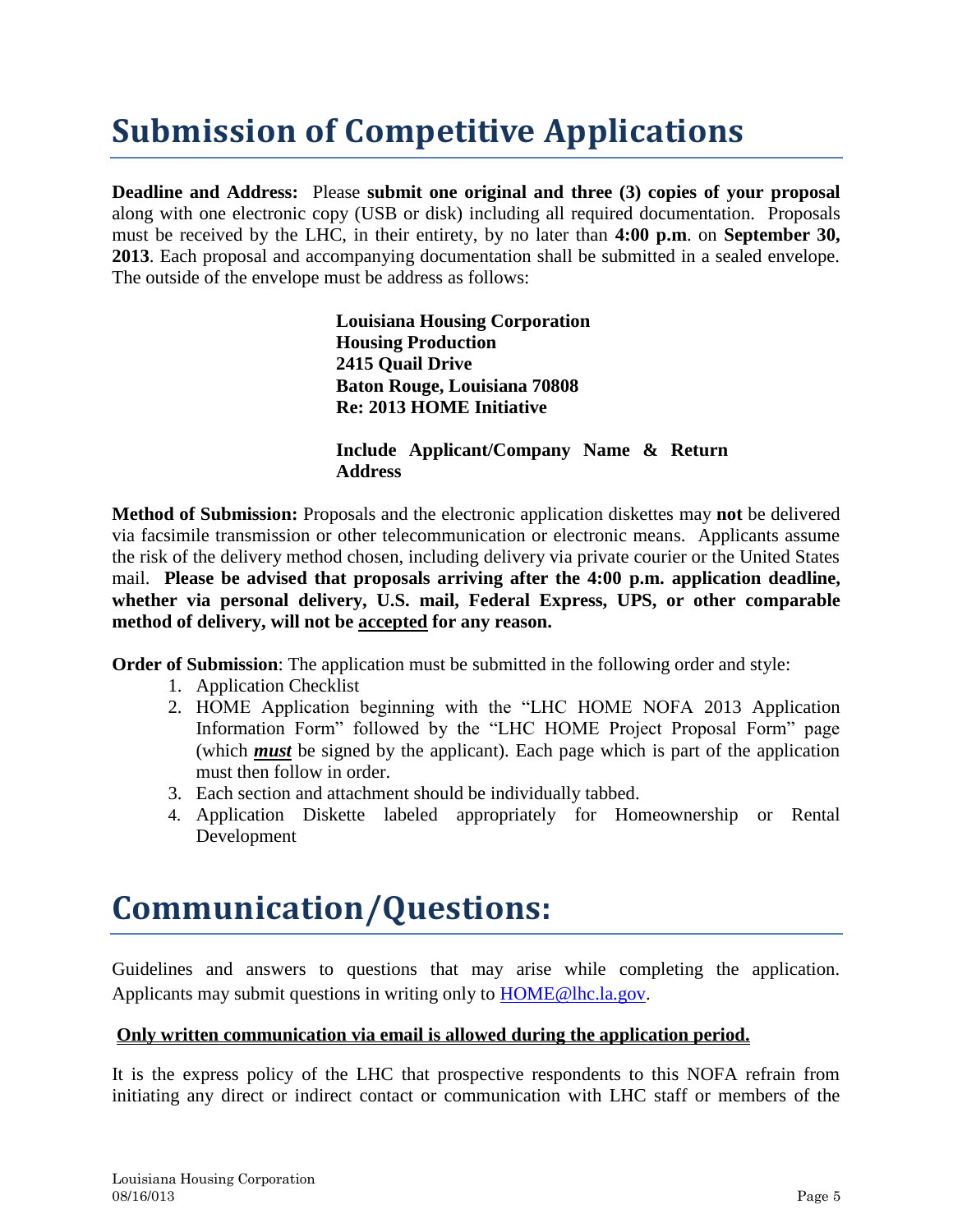Louisiana Housing Corporation's Board of Directors with regard to the competitive selection of applicants. Any violation of this policy will be considered as a basis for disqualification from consideration. The LHC will produce public records in accordance with LA R.S. Title 44.

This NOFA does not commit the LHC to award any contract nor to pay any costs incurred in the preparation or delivery of proposals. Furthermore, the LHC reserves the right to accept or reject, in whole or in part, any and all proposals submitted, and/or to cancel this NOFA. The LHC also reserves the right to ask for additional information or conduct interviews from/with any applicant and/or all applicants as may be necessary or appropriate for purposes of clarification.

### **Purpose**

The purpose of this NOFA is to use HOME Funds to expand the supply of affordable housing in underserved areas of Louisiana. Projects should be designed to further one or more of the following goals of the Louisiana Housing Corporation:

- 1. Assist in the provision of financially viable, market appropriate housing in the areas of greatest need in the state, to include homeownership development, in rural and urban communities.
- 2. Prevent the loss of existing residential housing by encouraging the rehabilitation of affordable existing housing units.
- 3. Participation of small for-profit organizations and experienced non-profit organizations in the acquisition, development and operation of accessible affordable housing developments in rural and urban communities.
- 4. The production of affordable housing units in rural, emerging growth areas/cities and/or un-served parishes of the State.

An applicant who receives HOME Funds under this NOFA will be expected to carry out all phases of planning and/or construction necessary to successfully implement and complete the HOME Activity. These requirements include ensuring compliance with federal overlay and administrative requirements. These responsibilities may include, but are not limited to:

- o Implementing the project or program activity as proposed in the HOME agreement;
- o Ensuring compliance with reporting requirements;
- o Managing fund disbursement and accounting;
- o Preparing work specifications;
- o Conducting inspections: and
- o Ensuring that all HOME requirements are met for the entire affordability period applicable to the project.

All dwelling units assisted under the HOME Program shall comply with the applicable federal, state, and local codes and ordinances, the rules and regulations for affordable housing set forth at 24 CFR 92.254, Subpart H--"Other Federal Requirements" (such as Affirmative Marketing, Lead-Based Paint Poisoning Prevention Act), and the rules and regulations set forth in 24 CFR Part 92 including Model Energy Code.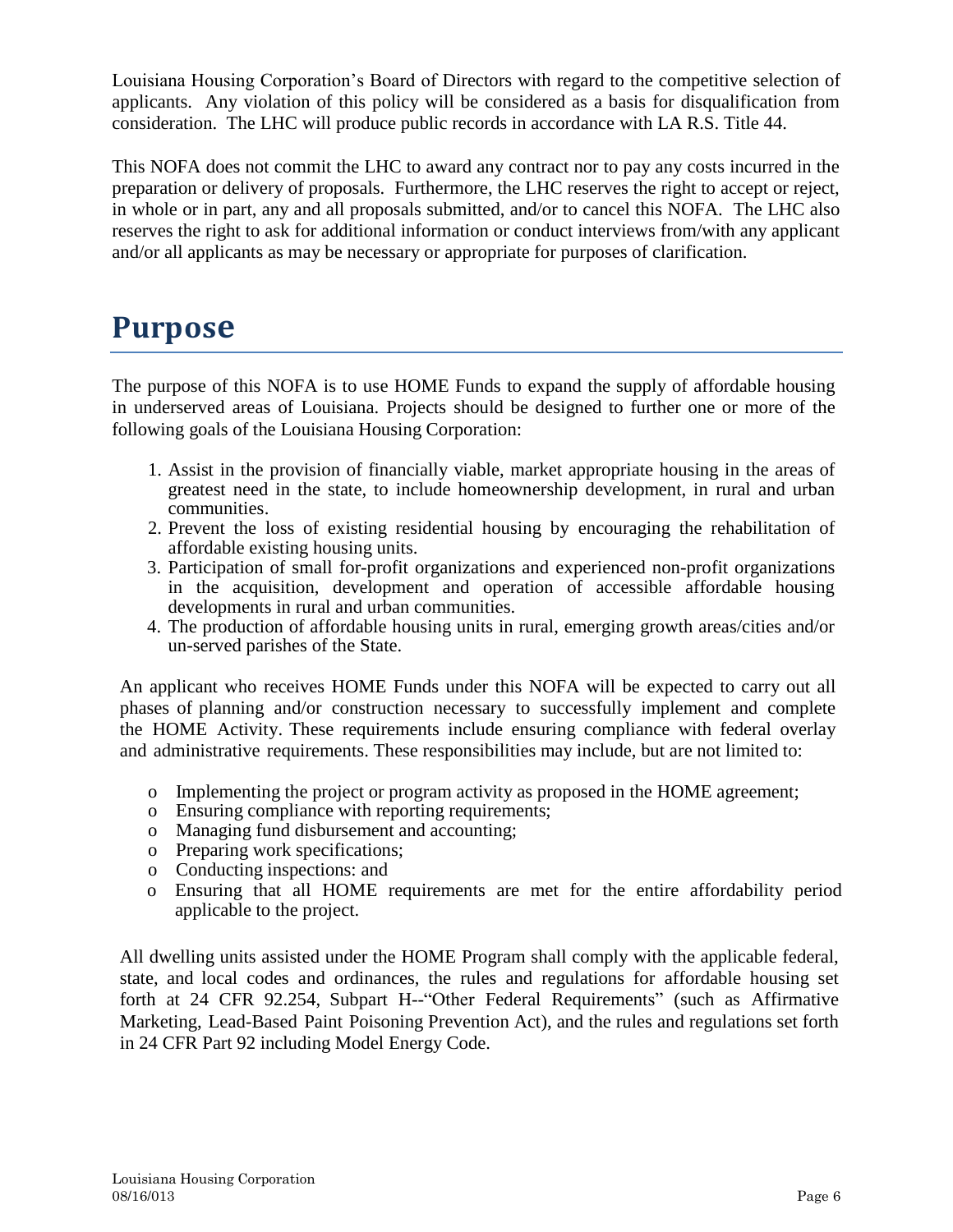The following definitions apply for purposes of this NOFA:

- 1. **Affordable Housing Homeownership** -- Housing that is for acquisition by a family must meet the affordability requirements of this paragraph.
	- a. The housing must be one-unit single-family housing.
	- b. The housing must be modest housing as follows:
	- i. In the case of acquisition of newly constructed housing or standard housing, the housing has a purchase price for the type of single family housing that does not exceed 95 percent of the median purchase price for the area.
	- ii. In the case of acquisition with rehabilitation, the housing has an estimated value after rehabilitation that does not exceed 95 percent of the median purchase price for the area.
	- iii. The sale price is within the 95 percent of the area median purchase price for single family housing, as determined by HUD.
	- iv. The housing must be acquired by a homebuyer whose family qualifies as a low- income family and the housing must be the principal residence of the family throughout the period of affordability.
- 2. **Affordable Housing Rental** A rental unit where the rent does not exceed 30 percent of the adjusted income of a family whose annual income equals 65 percent of the median income for the area, as determined by HUD, with adjustments for number of bedrooms in the unit. The United States Department of Housing and Urban Development (HUD) provides annual HOME rent limits that include average occupancy per unit and adjusted income assumptions. In rental projects with five or more HOME-assisted rental units, twenty (20) percent of the HOME- assisted units must be occupied by very low- income families and meet one of following rent requirements:
	- a. The rent does not exceed 30 percent of the annual income of a family whose income equals 50 percent of the median income for the area, as determined by HUD, with adjustments for smaller and larger families. HUD provides the HOME rent limits which include average occupancy per unit and adjusted income assumptions.
	- b. The rent does not exceed 30 percent of the family's adjusted income. If the unit receives Federal or State project-based rental subsidy and the very low-income family pays as a contribution toward rent not more than 30 percent of the family's adjusted income, then the maximum rent (i.e., tenant contribution plus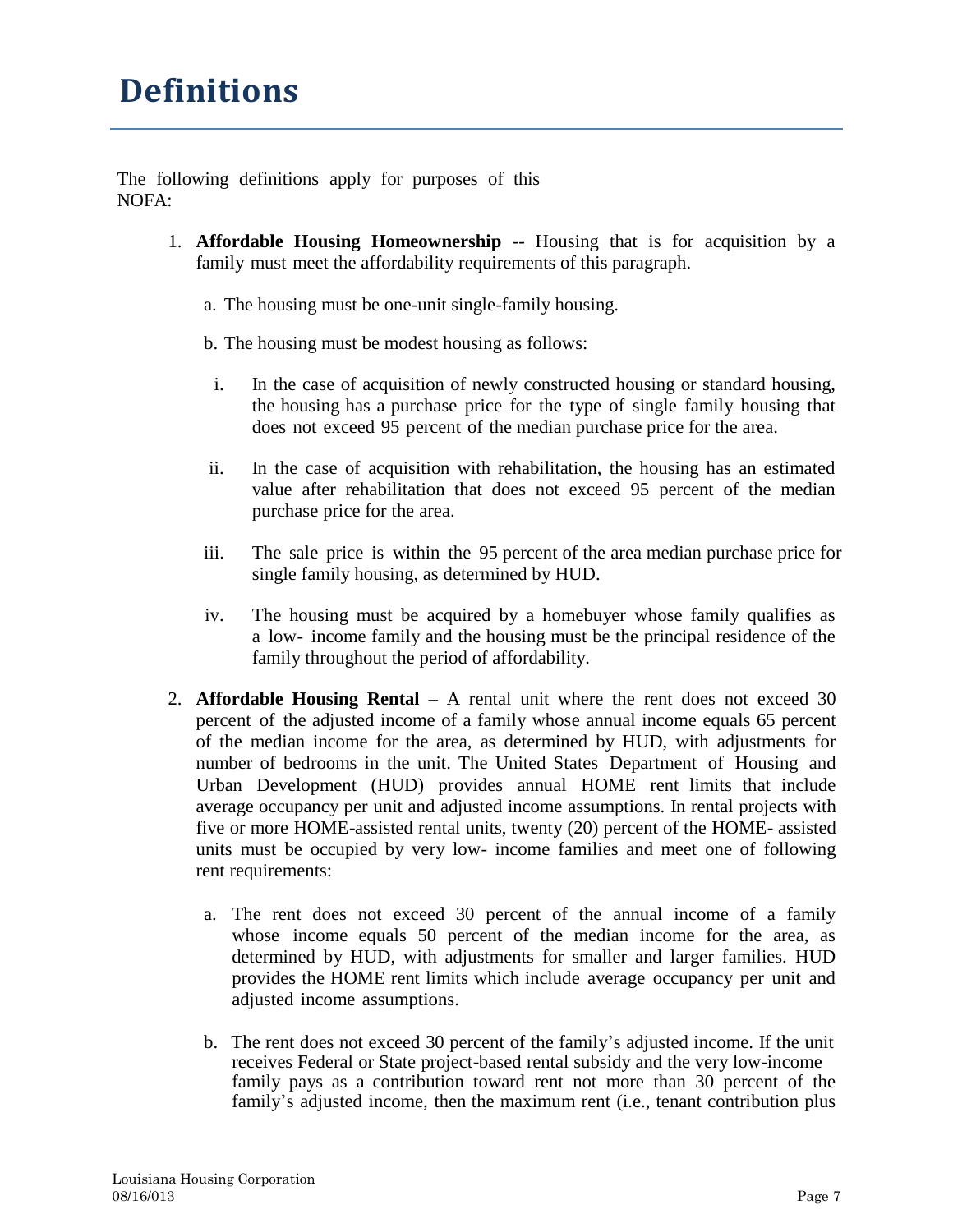project- based rental subsidy) is the rent allowable under the Federal or State project-based rental subsidy program.

- 3. **Corporation** The Louisiana Housing Corporation (LHC)
- 4. **LHC** Louisiana Housing Corporation (LHC)
- 5. **Entity/ Organization** A legal body (non-profit; for profit, local units of government) that will have legal ownership of the project and property before and after project completion. A developer may contract with an entity or be a part of a development team.
- 6. **Income Targeting –** The HOME program has Income Targeting requirements. They are**:** Not less than 90 percent of the families receiving rental assistance (TBRA) are families whose annual incomes do not exceed 60 percent of the median family income for the area, as determined and made available by HUD with adjustments for smaller and larger families at the time of occupancy or at the time funds are invested, whichever is later or the dwelling units assisted with HOME funds are occupied by families having such incomes;
- 7. **Project** A site or sites together with any building (including a manufactured housing unit) or buildings located on the site(s) that are under common ownership, management, and financing and are to be assisted with HOME funds as a single undertaking located within a five mile radius of each other within in a single governmental entity (if located within a City, Town or other similar political subdivision then all sites must be within the same political subdivision for rental projects and within in the same parish for homeownership projects. If located outside of a local jurisdiction then all sites must be within the same Parish for both rental and ownership projects). The project includes all the activities associated with the site and building.
- 8. **Sponsor** Person(s) with respect to the project concerned, having site control (evidenced by a deed, a sales contract, or an option contract to acquire the property), a preliminary financial commitment, and a capable development team.
- 9. **Substandard Housing:** Any housing unit which does not satisfy the Habitability Standards and requires Substantial Rehabilitation.
- 10. **CHDO Developer:** CHDO as a "Developer" when it (1) either owns a property and develops a project, or has a contractual obligation to a property owner to develop a project; and (2) performs all the functions typically expected of for-profit developers, and assumes all the risks and rewards associated with being the project developer. 1) For rental housing, the CHDO must obtain financing, and rehabilitate or construct the project. If it owns the property, the CHDO may maintain ownership and manage the project over the long term, or it may transfer the project to another entity for long-term ownership and management. If it does not own the property, the CHDO must enter into a contractual obligation with the property owner. LHC will not make a reservation of HOME funds to a CHDO for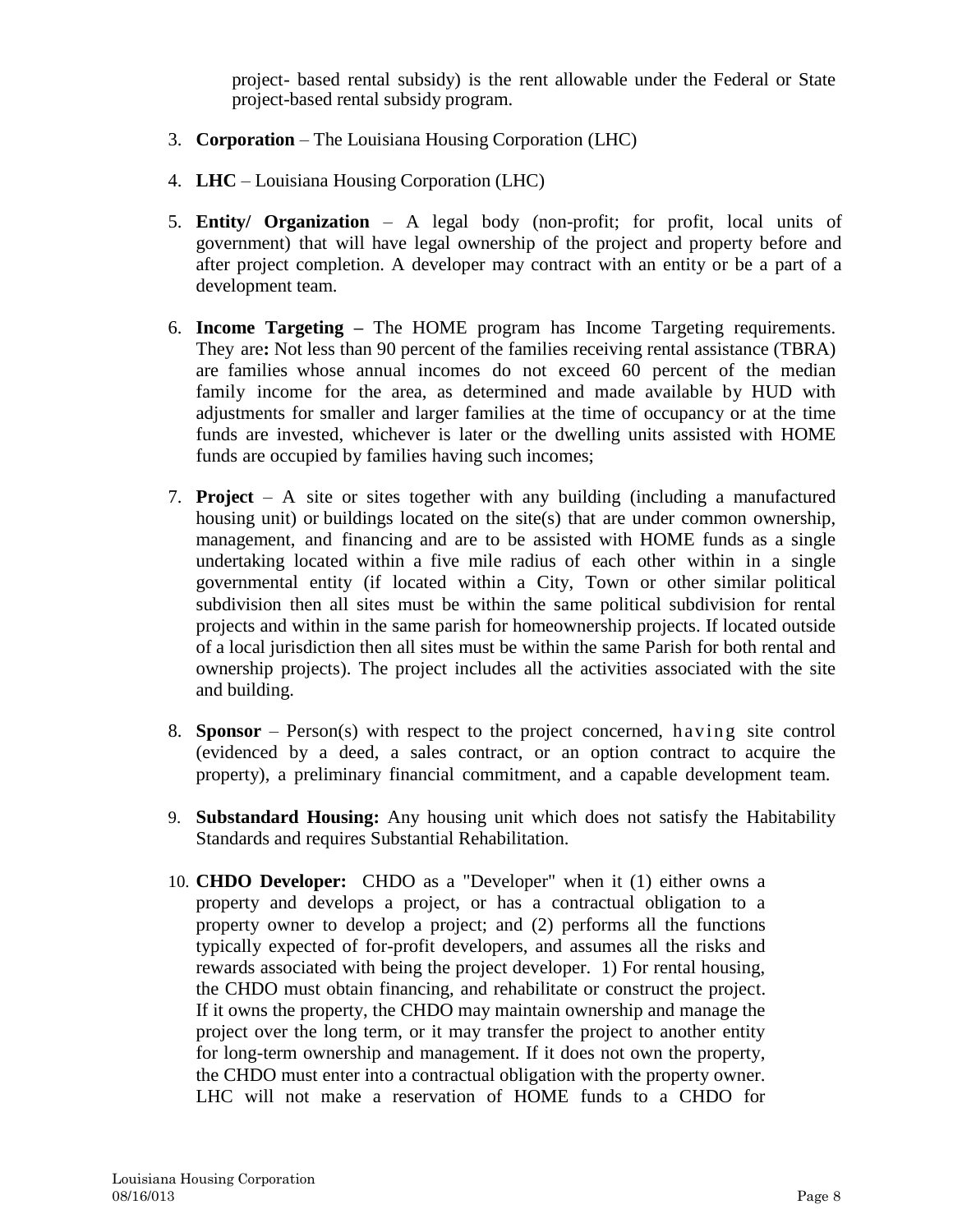development unless it has determined that the CHDO has staff with demonstrated development experience and the knowledge and skills necessary to undertake the project.

11. **Minimum Net Financial Resources (for non-CHDO set-aside developer only):** A person or entity alone or in combination with other persons or entities having net assets equal to the applied for HOME Loan/Grant and who has unrestricted liquid assets at least equal to ten percent (10%) of the applied for HOME Loan/Grant.

# **Regulatory Authority**

All applications under this NOFA are governed by the state HOME regulations and the federal Final HOME Rule dated September 16, 1996, as amended. If the federal or state statutes or regulations governing the program or its funding are modified by Congress, the Department of Housing and Urban Development (HUD), the state legislature, or LHC prior to completion of work under the local HOME Program, the changes may become effective immediately and apply to the activities funded under this NOFA. LHC reserves the right, at its sole discretion, to suspend or amend the provisions of this NOFA.

This NOFA does not include the text of all applicable regulations that may be important to particular projects. For proper completion of the application, LHC strongly encourages potential applicants to consult the federal HOME Program regulations, and other federal cross-cutting regulations (referred to in Subpart H of the federal HOME regulations). Applicants should also consult the state Uniform Multifamily Regulations (UMRs).

# **Funding Available**

A total amount up to \$3,000,000 is being made available for the Small City and Underserved Areas Initiative through this NOFA, pursuant to the Cranston‐Gonzales National Housing Act of 1990 HOME Investment Partnership Funds, in accordance with the 2013- Louisiana Consolidated Plan. Funding will be distributed within the categories listed below as follows:

- 1. **Non-CHDO Development (Homeownership and/or Rental Development)** Up to Up to \$1,500,000 awarded under the Homeownership Development pool with a maximum \$750,000 awarded per project.
- *2.* **CHDO Development (Homeownership and/or Rental Development)** Up to \$1,500,000 awarded under the CHDO pool with a maximum of \$750,000 per project.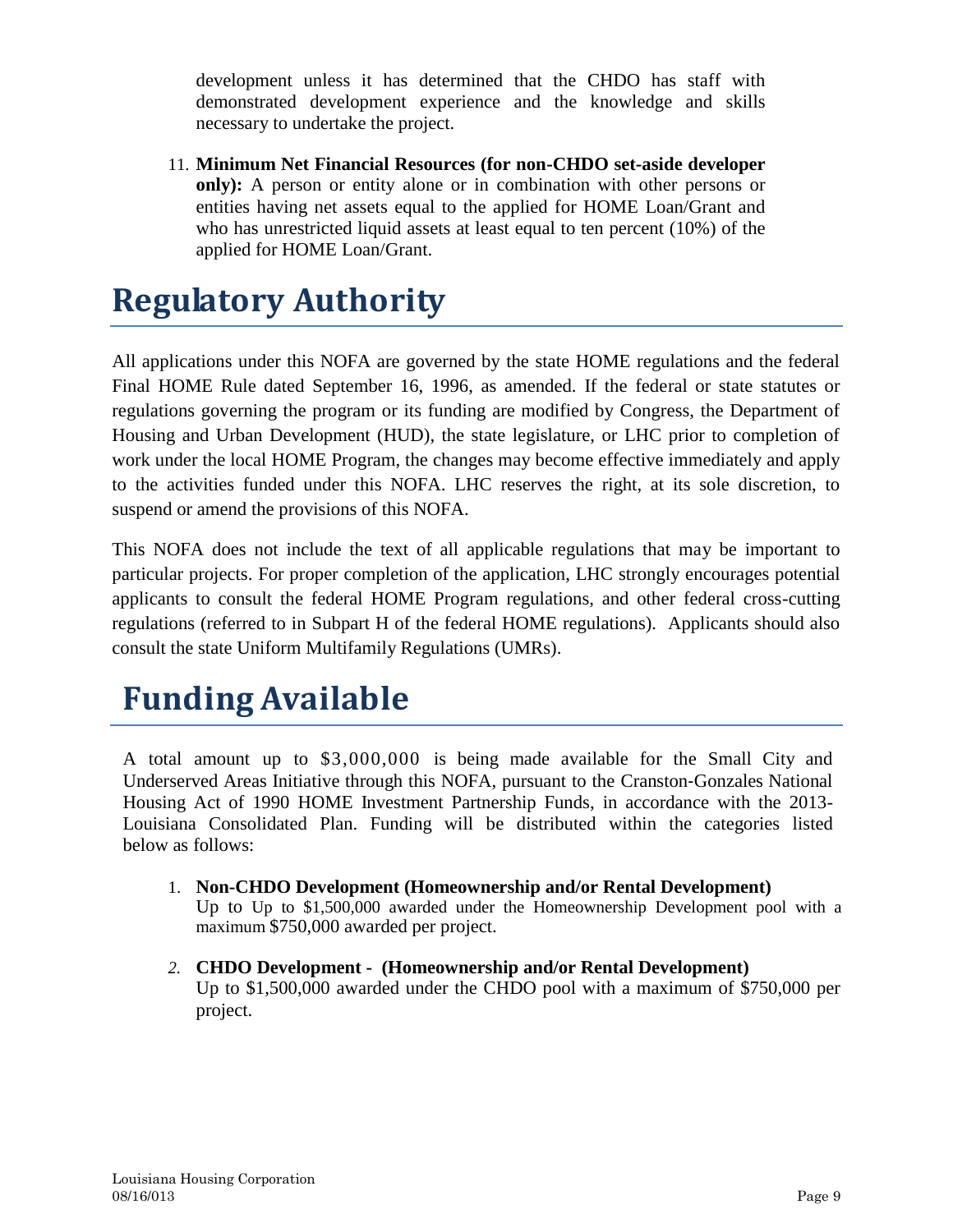# **Funding Priorities for Each Category of Eligible Projects**

All funds are eligible for use in any underserved area of the state, including in a Local Participating Jurisdiction (Local PJ) as described in the 2013 State of Louisiana Consolidated One‐Year Action Plan.

## **Funding Uses**

### **PRIORITIES**

#### **A. Homeownership Development**

- 1. HOME funds are used to assist developer to **acquire existing substandard housing and/or vacant land to construct new housing to be sold to low income purchasers.**
- **2.** HOME funds are used to assist developers to **acquire and rehabilitate VACANT substandard properties to be sold after rehabilitation to low income purchasers and to provide Infill opportunity on vacant land.**
- 3. Pursuant to 24 CFR §92.251, single‐family new construction housing must meet all applicable local building codes and building and zoning ordinances in effect at the time of project's completion. In the absence of a locally adopted building code, must meet the 2000 International Residential Code.
- 4. Housing assisted with HOME funds must have passed an environmental review in accordance with 24 CFR Part 58. Single Family Accessibility Standards must also be met, when applicable.
- 5. Eligible costs:
	- a. Acquisition of Land vacant or existing building.
	- b. Hard Cost (site preparation or improvement, including demolition, construction materials and labor).
	- c. Soft Cost (appraisals, architectural/engineering fees, environmental phases, surveys, legal, etc.)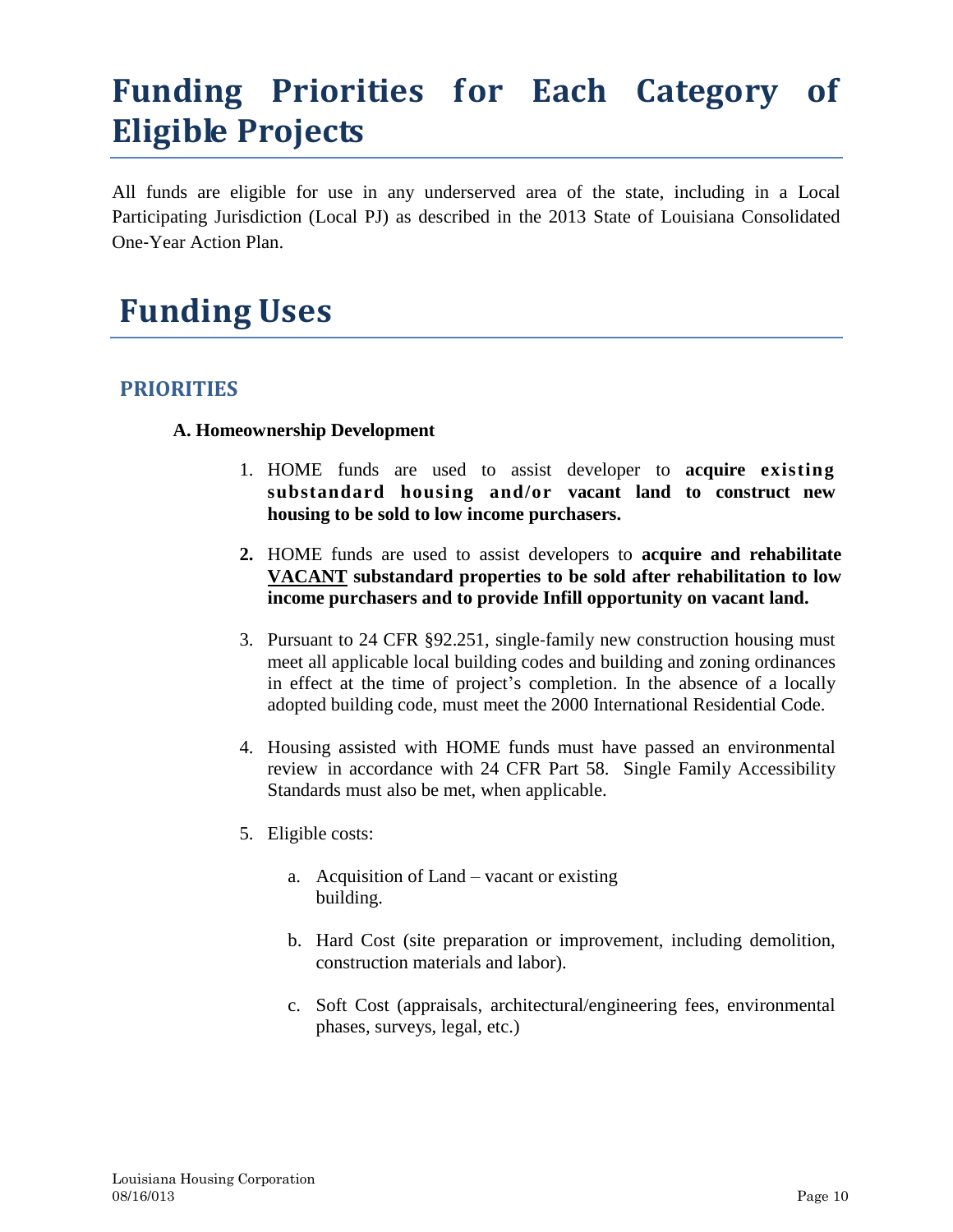### **CHDO CATEGORY**

#### **A. CHDO - Homeownership Development**

- 1. **ONLY** Louisiana LHC certified CHDOs are eligible to apply under this category. Louisiana State certified CHDO for program year 2013 will be posted on LHC's website. A CHDO can submit a joint application with another entity; however, the CHDO must have complete control of the project as a developer.
- 2. HOME funds are used to assist CHDO developers to **acquire and rehabilitate VACANT substandard properties to be sold after rehabilitation to low income purchasers and to provide Infill opportunity on vacant land.**
- 3. HOME funds are used to assist CHDO developer to **acquire vacant land to construct new housing to be sold to low income purchasers.**
- 4. Site Development Restrictions:
	- a. Pursuant to 24 CFR §92.251, single‐family new construction housing that if financed by HOME funds must meet all applicable local building codes and building and zoning ordinances in effect at the time of project's completion. In the absence of a locally adopted building code, must meet the 2000 International Residential Code.
	- b. Housing assisted with HOME funds must have passed an environmental review in accordance with 24 CFR Part 58. Single Family Accessibility Standards must also be met, when applicable.
- 5. Eligible cost :
	- a. Acquisition of Land vacant or existing building
	- b. Hard Cost (site preparation or improvement, including demolition, construction materials and labor).
	- c. Soft Cost (appraisals, architectural/engineering fees, environmental phases, surveys, legal etc.)

#### **B. Rental Development (CHDO)**

- 1. HOME funds are used to assist CHDO developers to **acquire and rehabilitate substandard properties to be rented after rehabilitation to low income renters**, in **either rural or urban areas**
- 2. HOME funds are used to assist CHDO developers to **acquire vacant land to construct new housing to be rented to low income purchasers in either urban or rural areas.**
- 3. Site Development Restrictions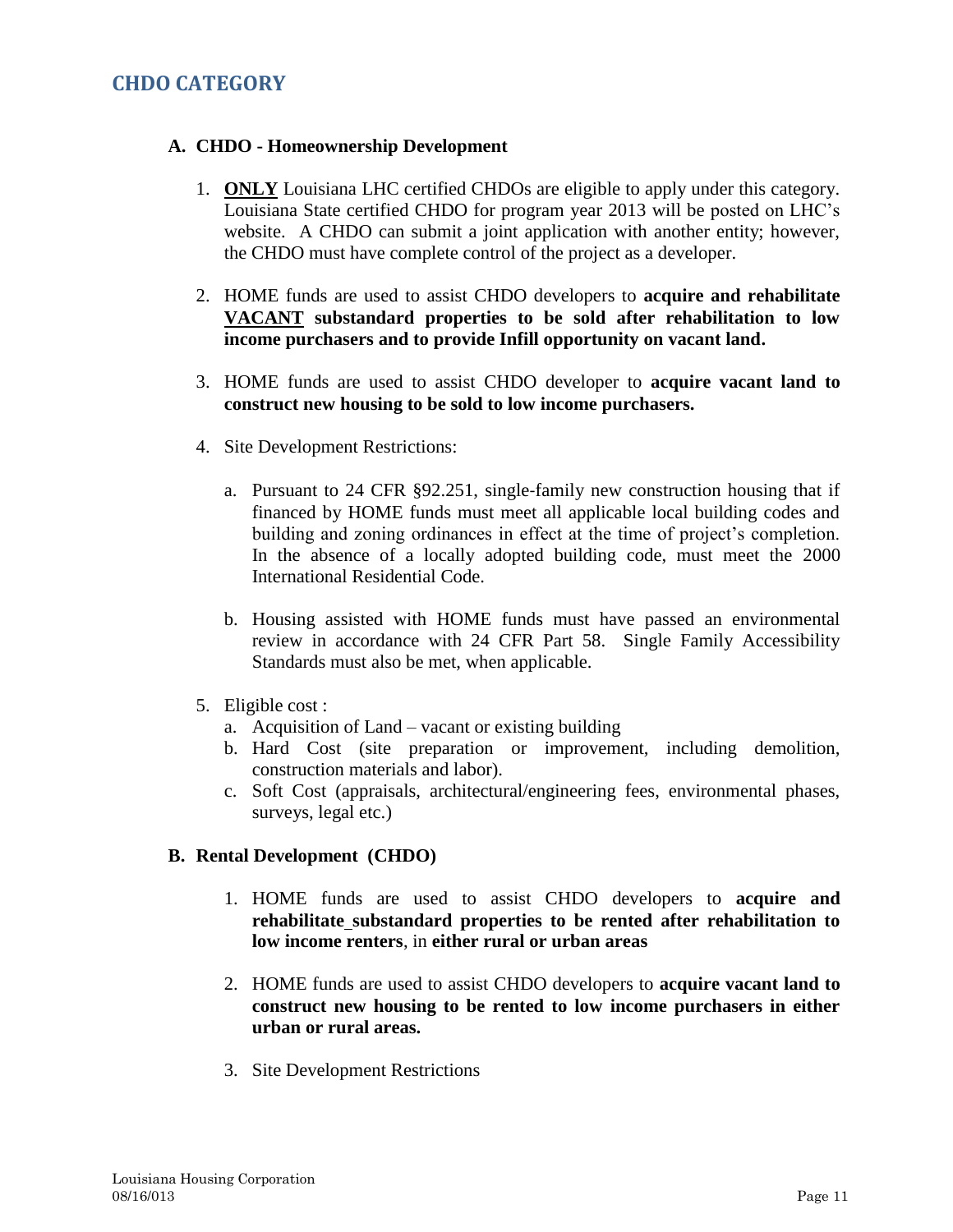- A. Pursuant to 24 CFR §92.251, single‐family new construction housing that if financed by HOME funds must meet all applicable local building codes and building and zoning ordinances in effect at the time of project's completion. In the absence of a locally adopted building code, must meet the 2000 International Residential Code.
- B. Housing assisted with HOME funds must have passed an environmental review in accordance with 24 CFR Part 58. Single Family Accessibility Standards must also be met, when applicable.
- C. Eligible cost :
	- a. Acquisition of Land vacant or existing building
	- b. Hard Cost (site preparation or improvement, including demolition, construction materials and labor).
	- c. Soft Cost (appraisals, architectural/engineering fees, environmental phases, surveys, legal, etc.)

### **OTHER INFORMATION**

- 1. General Information
	- a. Awards under this **HOME NOFA** will impose deadlines for committing and expending funds based upon the activity proposed and other information provided in the application. Any funds not committed or expended within these timeframes will be recaptured by the Agency.
	- b. **HOME** awards may be terminated at any time prior to the award expiration date due the absence of program/project productivity. Funds advanced prior to the termination of a project (whether voluntary or involuntary) must be repaid to the LHC.
	- c. **Changes to Project After Award Any** changes to a program or project after the notice of award must be approved in advance by the Corporation. Changes made without the prior written approval of the Corporation will result in the cancelation of the project and the recapture of all awarded funds.
- 2. HOME projects awarded under the HOME program must comply with Title VI of the Civil Rights Acts of 1964, the Fair Housing Act, Section 504, Executive Order 11063 and HUD regulations issued pursuant thereto so as to promote greater choice of housing opportunities.
- 3. Property Type for Homeownership, Rental Housing Development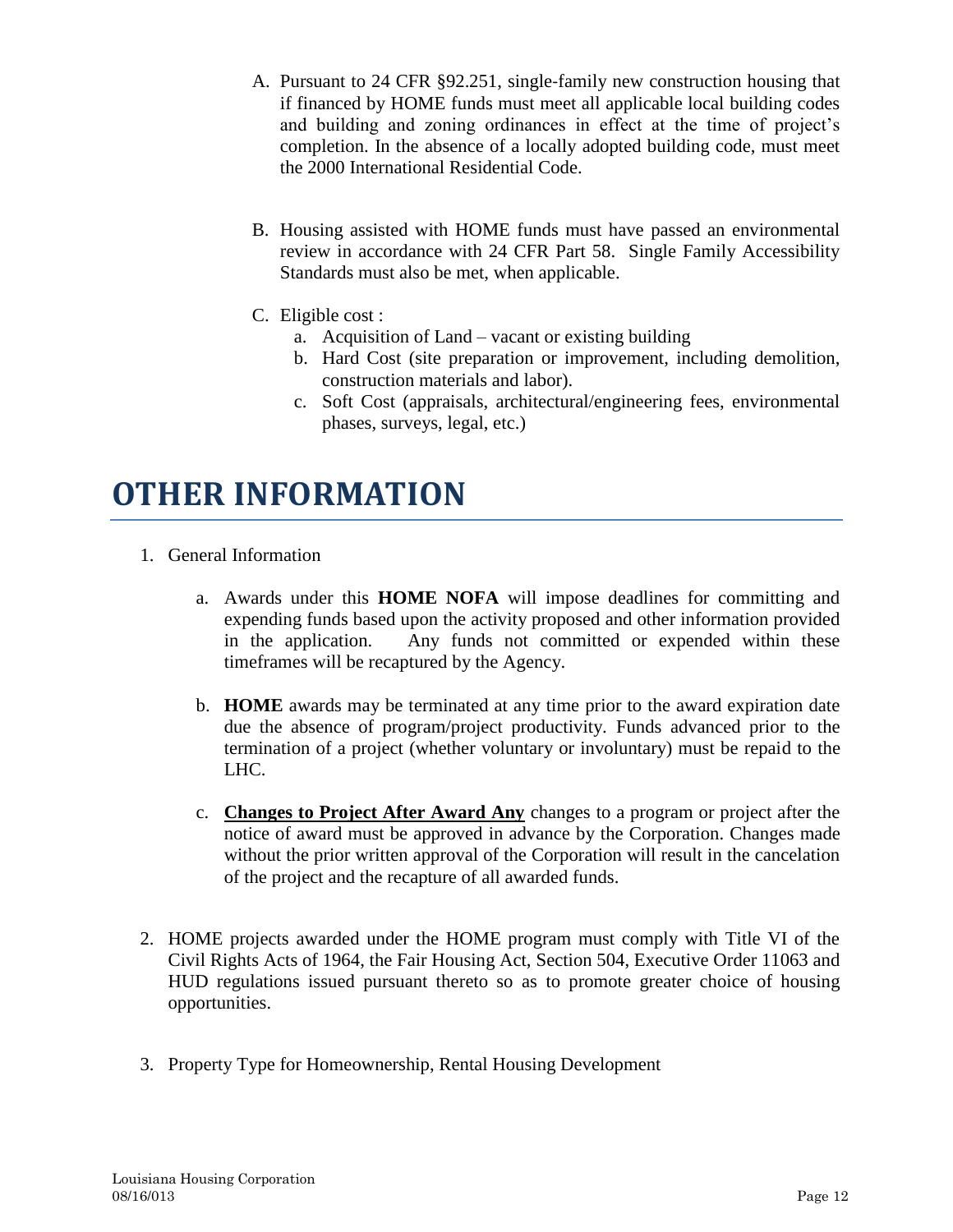- a. HOME rental projects may be one or more buildings on a single site, or multiple sites, in the same parish, that are under common ownership.
- b. The project must be assisted with HOME funds as a single undertaking.
- c. The project must include all activities associated with the site or building.
- d. HOME funds may be used to assist mixed-income projects, but only HOME eligible tenants may occupy HOME assisted units.
- 4. Ineligible Property Types
	- a. Properties previously financed with HOME funds during the affordability periods cannot receive additional HOME assistance unless assistance is provided within the first year after project completion.
	- b. HOME funds may not be used for development, operations or modernization of public housing financed under the 1973 Act ( Public Housing Capital and Operating Funds)

## **Funding Remaining Under Each Category**

If there are insufficient funds remaining in the applicable allocation to fully fund the next highest ranked application, LHC may choose not to fund that application if it determines that the proposed project is not feasible with a partial HOME award. A project requesting more funds than available for a particular set-aside (category grouping) will be considered as nonresponsive and will not be considered.

If there is less demand for any of the allocations relative to the minimum amounts available, the remaining funds may be:

- 1) transferred to another allocation;
- 2) made available under a subsequent NOFA; or
- 3) a combination of both 1) and 2).

# **Ineligible Projects**

Projects that have already been funded through the following funding sources are ineligible under this NOFA:

- 1) The Louisiana Housing Trust Fund.
- 2) The Low‐income Housing Tax credits 4% and 9% within the past five (5) years.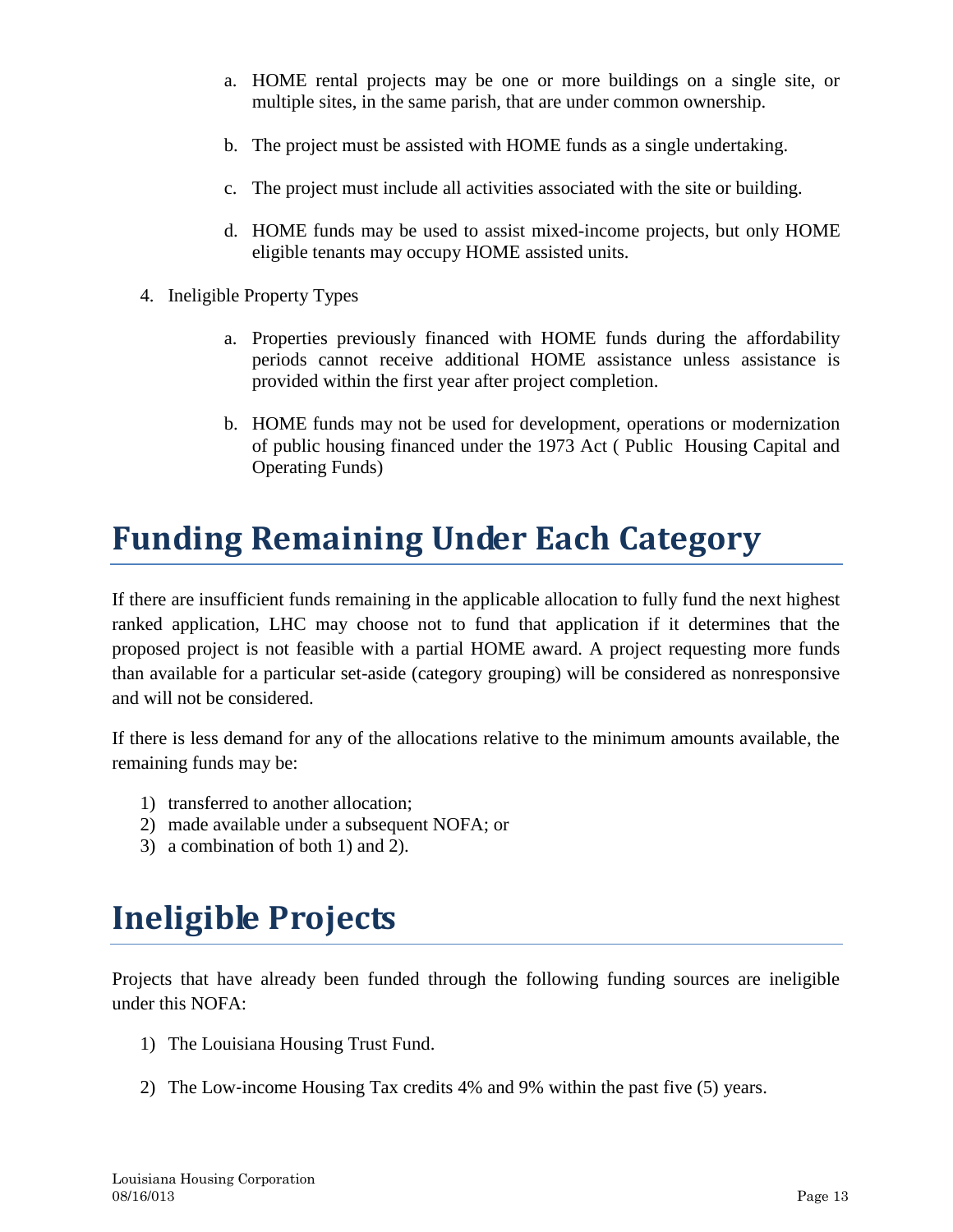- 3) Developments on the federal debarment list or an organization representing an entity on the list.
- 4) HOME funds may not be used to provide assistance (other than tenant-based rental assistance or assistance to a homebuyer to acquire housing previously assisted with HOME fund) to a project assisted with HOME funds during the period of affordability established by the participating jurisdiction in the written agreement under §92.504. However, additional HOME funds may be committed to a project up to one year after project completions (see §92.502), but the amount of HOME funds in the project may not exceed the maximum per-unit subsidy amount established under §92.250.
- 5) Projects sponsored, developed or owned by entities that have received notice prior to the issuance of this NOFA that they are currently out of compliance with LHC regarding annual audits or who are in arrears with other LHC financed projects.

## **Reimbursement Awards**

HOME Funds awarded under this NOFA will only reimburse costs incurred to develop a project. No HOME Funds will be advanced to reimburse a project cost unless the electronic HOME Funds Requisition Form with back-up invoices and receipts is submitted and approved. No funds will be disbursed until all grant agreements are signed and environmental conditions are satisfied. The LHC will endeavor to reimburse costs with the appropriate documentation as timely as possible but all developers/project sponsors must have the financial capacity to carry a project cost for up to two months while awaiting reimbursement.

# **Matching/Leverage Consideration**

Use of HOME funds under this NOFA generates a match liability of 25% of the HOME Funds awarded. All projects generate a match liability. While not a scoring criteria match indicated by the applicant if it meets the definition of the HOME program will be used to break ties in scoring. All projects must provide a minimum of at least fifteen percent (15%) of the total development costs from sources other than the HOME program. No project will be funded if the only funding source is HOME.

# **Eligibility and Compliance**

- 1. All HOME funds must be spent in accordance with HOME Program rules and regulations and on eligible HOME activities.
- 2. All Projects must meet a national objective: primarily benefiting very low and low income persons defined as at or below 80% of the area median household income.
- 3. A feasibility and viability analysis will be performed on all applications to determine the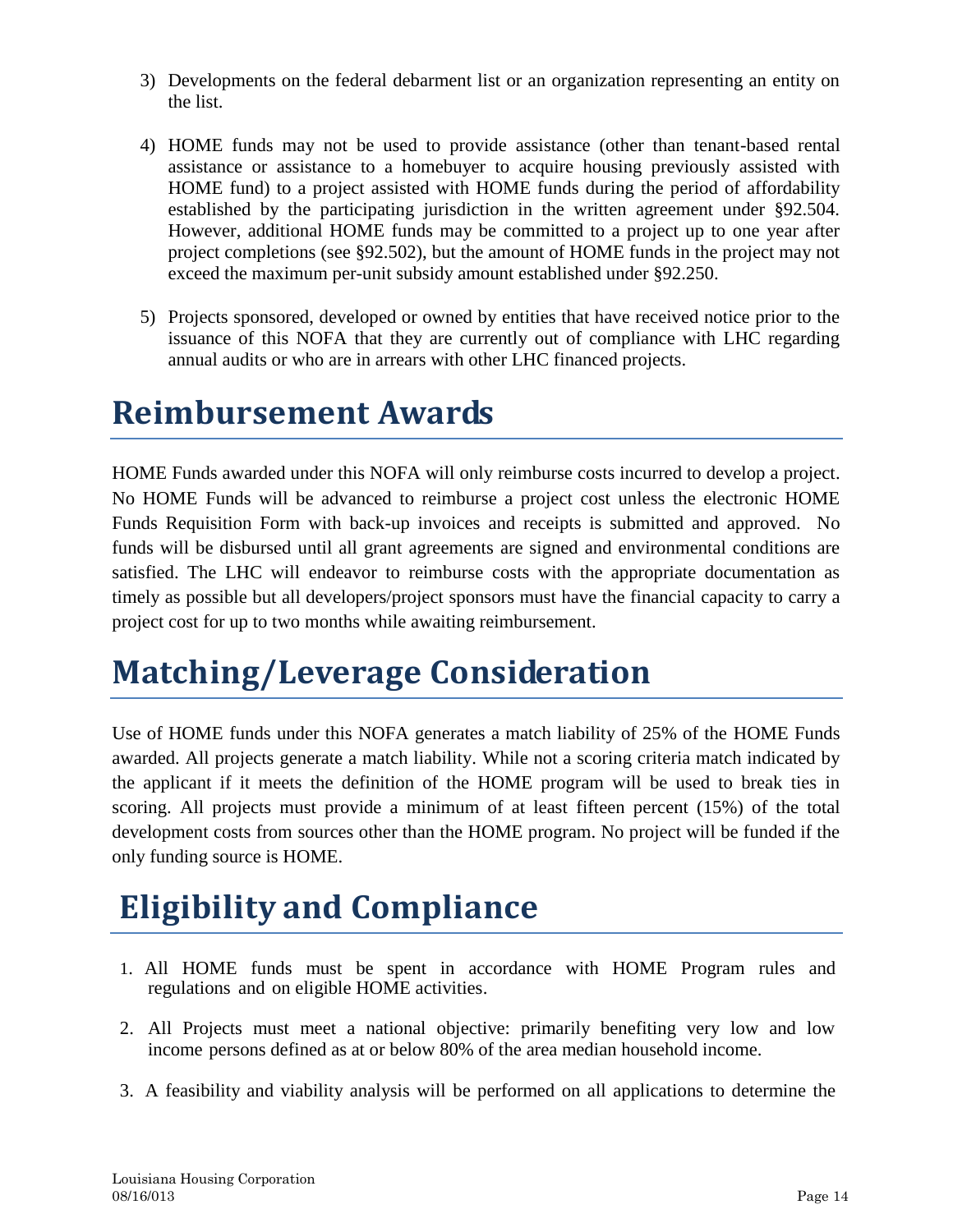maximum amount of HOME funds that may be awarded to the Project **(applies to Rental and Homeownership Development projects)**. No Project will receive more funding than necessary and reasonable. LHC reserves the right to determine the award based on its underwriting criteria.

- 4. **Formal market studies are mandatory on all projects**. Market studies should evidence the housing needs of targeted households, large families, tenants with children, special needs households (if Project serves special needs households) in the market area, and the unmet needs of such individuals and families following the construction and/or development of the Project. Projects may not give preferences to potential tenants based upon residing in the jurisdiction of a particular government, having a particular disability or being a part of a specific occupational group. Components of the market study are required to include:
	- a. The Project's capture rate
	- b. The Project's absorption rate
	- c. The vacancy rate at comparable properties (what qualifies as a comparable will vary based on the circumstances).
	- d. The Project's ability to meet housing demand established in the market study.
	- e. A description of the proposed property site along with a map site identifying area of the Project. Color photographs of the site and neighborhood, a map clearly identifying the location of the project and the closest transportation linkages, shopping, schools, medical services, public transportation, places of worship and other services such as libraries, community centers, banks, etc.
	- f. Analysis of the income qualified renter demand in the market area.
	- g. Geographic definition and analysis of the primary and secondary market area which Project serves including a discussion of the local/community perspective of rental housing market and housing alternatives.
	- h. The Independent Qualified Housing Consultant must identify all multifamily housing developments in the primary market area of the proposed project, which are financed by HUD, Louisiana Rural Development, and the LHC. **(applies to Rental, and Homeownership Development projects)**.
	- i. The Market Studies must be ordered for an LHC approved vendor.
- 5. Projects must evidence commitments necessary to undertake the development at the time of application submission. Project must begin and make its first draw within 12 months of the date of the conditional commitment and must break ground within 18 months of the date of the conditional commitment. **Failure to meet this requirement will result in a cancellation of the project and the recapture of the funds by the LHC.**
- 6. HOME funds will be in the form of a loan. Loans may be set with rates and terms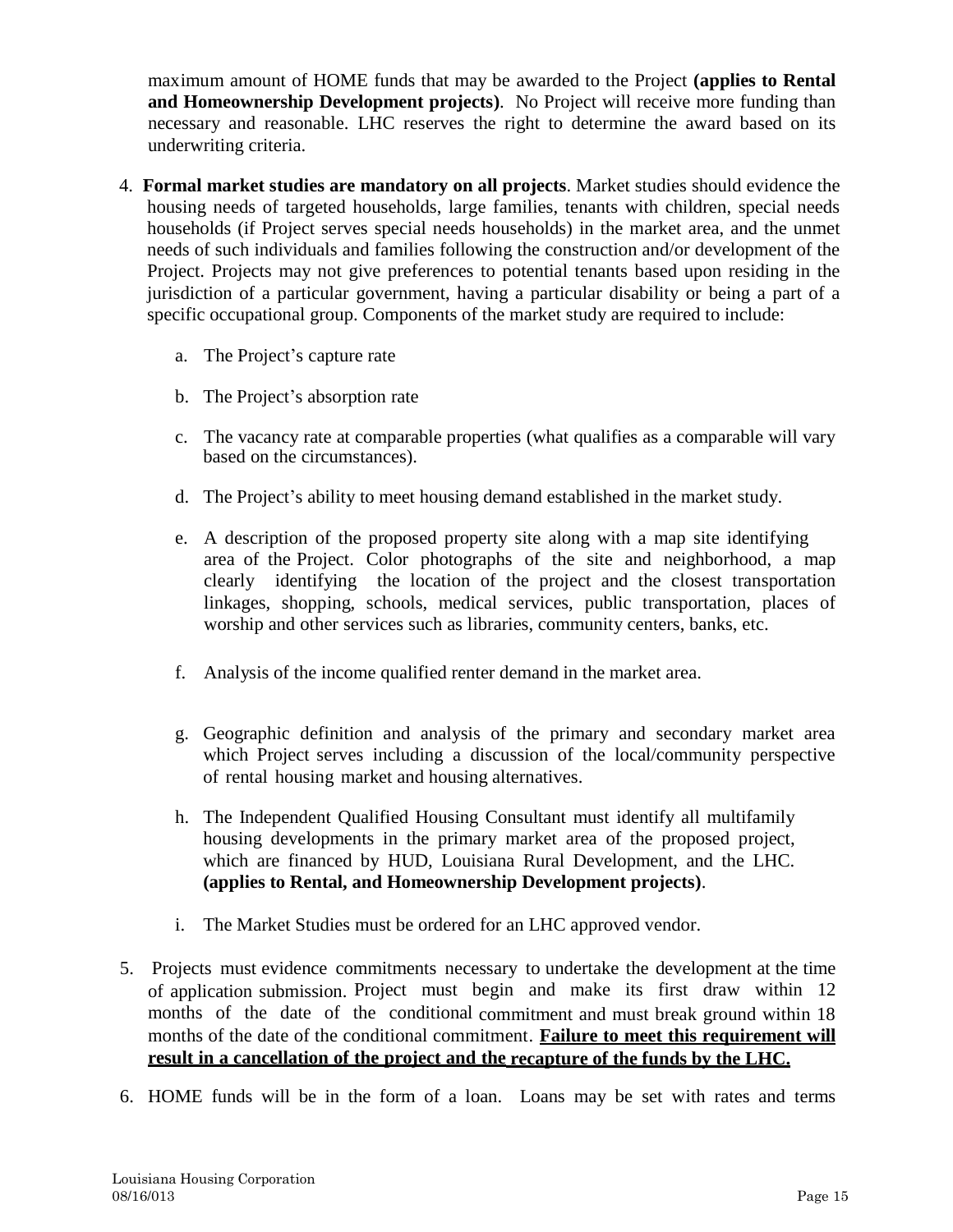established by the LHC. The repayment of the loan is considered program income and the use of the repayments must be approved and monitored by the LHC. Include any proposed use of the repayments by the applicant in your Project proposal for LHC review and approval. Proposed terms that would result in over subsidy will be rejected or modified by the Agency.

- 7. If HOME funds are proposed for use to pay for acquisition costs and activities, (the applicant city, parish, or developer) must follow the procedures of the Uniform Relocation and Real Property Acquisition Act to acquire the project site. The procedures must be followed prior to the site acquisition. HOME funds cannot be used to pay or reimburse an applicant for site acquisitions activities that do not comply with the requirements of the Uniform Act.
- 8. Prevailing Wage Rate Compliance: If HOME funds are proposed for rehabilitation and renovation cost activities or new construction of 12 or more housing units, the Project budget costs must be based on the prevailing wage residential rates.
- 9. HOME‐assisted housing must meet all applicable state and local housing quality standards and code requirements. In the absence of such standards or code requirements, the housing must meet the Housing Quality Standards in 24 CFR §982.401.
- 10. Housing that is constructed or rehabilitated with HOME funds must meet all applicable local codes, rehabilitation standards, ordinances, and zoning ordinances at the time of project completion. All other HOME‐assisted housing (e.g., acquisition) must meet all applicable state and local housing quality standards and code requirements and if there are no such standards or code requirements, the housing must meet the housing quality standards in 24 CFR 982.401. (Must be met for the entire affordability period)
- 11. The housing must meet the accessibility requirements at 24 CFR part 8, which implements Section 504 of Rehabilitation Act of 1973 (29 U.S.C. 794) and covered multifamily dwellings, as defined at 24 CFR 100201, must also meet the design and construction requirements at 24 CFR 100.205, which implement the Fair Housing Act (42 U.S.C. 3601- 3619). (Must be met for the entire affordability period)
- 12. Construction of all manufactured housing must meet the Manufactured Home Construction and Safety Standards establish in 24 CFR Part 3280. These standards pre‐empt State and local codes covering the same aspects of performance for such housing. Manufactured housing that is rehabilitated using HOME funds must meet the requirements set out in paragraph (a) (1) of this section. (Must be met for the entire affordability period) (Rental  $\&$  Homeownership)
- 13. Affordability Requirements‐The affordability period for each newly‐developed unit is based on the amount of HOME funds invested pursuant to 24 CFR §92.254. In the event that the housing unit is sold, the Agency will recapture the shared net proceeds available based on the requirements of 24 CFR §92.254 and the housing unit must be sold for an amount not less than the current appraised value as then appraised by the appropriate governmental authority unless the balance on the Loan will be paid at closing.
- 14. Minimum HOME assistance per unit‐The minimum HOME assistance amount per unit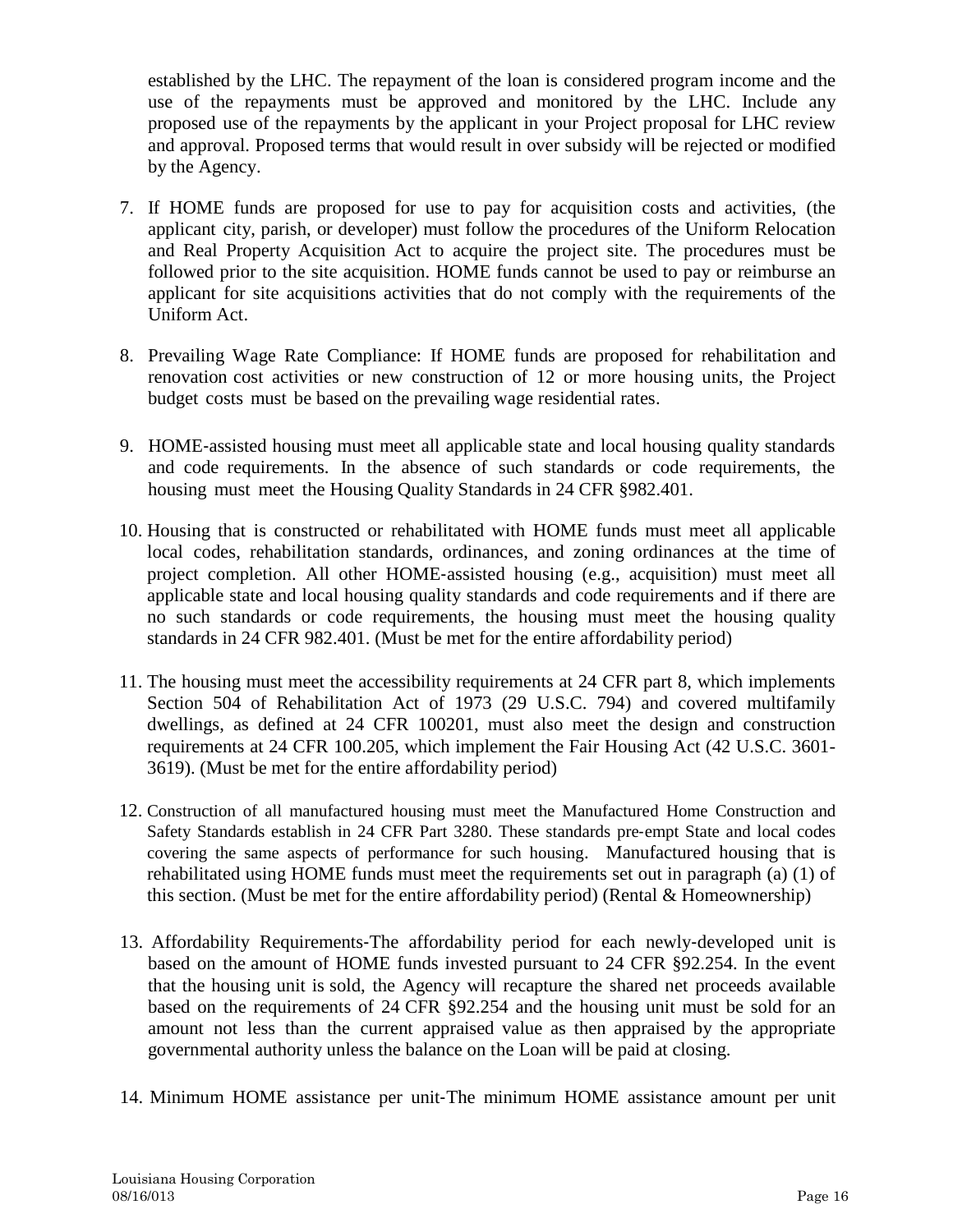may not be less than \$1,000.00.

- 15. Maximum Purchase Price for Single Family The housing must be modest housing as follows:
	- a. In the case of acquisition of newly constructed housing or standard housing, the housing has a purchase price for the type of single family housing that does not exceed 95 percent of the median purchase price for the area;
	- b. In the case of acquisition with rehabilitation, the housing has an estimated value after rehabilitation that does not exceed 95 percent of the median purchase price for the area.
- 16. Performance Bond Each funded application that receives an award of (HOME funds) will be required to post a performance bond during the period of construction sufficient to cover the HOME award.
- 17. Completed Projects All units identified in a single project are a 100% complete.
- 18. Financial Requirements

**Performance Bond:** Each funded application that receives an award of HOME funds will be required to post a performance bond during the period of construction sufficient to cover the HOME award if they do not qualify for the exemption specified in Minimum Net Financial Resources definition.

**Non-CHDO Set-Aside Applicants (whether a CHDO or not):** Only a developer that would qualify for the waiver of the performance bond may be funded. The Waiver is granted when the developer can meet the requirements of Minimum Net Financial Resources.

**Minimum Net Financial Resources:** A person or entity alone or in combination with other persons or entities having net assets equal to the applied for HOME Loan/Grant **and** who has unrestricted liquid assets at least equal to ten percent (10%) of the applied for HOME Loan/Grant. Proof of this is through submittal of audited financials, bank statements or statements from the management agent handling the developer's accounts.

#### **Applicants unable or unwilling to provide the required information indicated above will not be funded under this NOFA.**

19. CHDO Capacity Requirements

The *Consolidated and Further Continuing Appropriations Act of 2012* (P.L 112-55) imposed new requirements on projects that receive FY 2012 funds from the HOME Investment Partnerships Program (HOME). Among other requirements the law requires that the State may only provide FY 2012 HOME funds for development activities to Community Housing Development Organizations (CHDOs) that have demonstrated that they have staff with demonstrated development experience. Consultants are not counted as staff but the CHDO may have contracted staff that can be used to meet the qualifications for the capacity requirements. Contracted staff must be so contracted for a period of time and not for a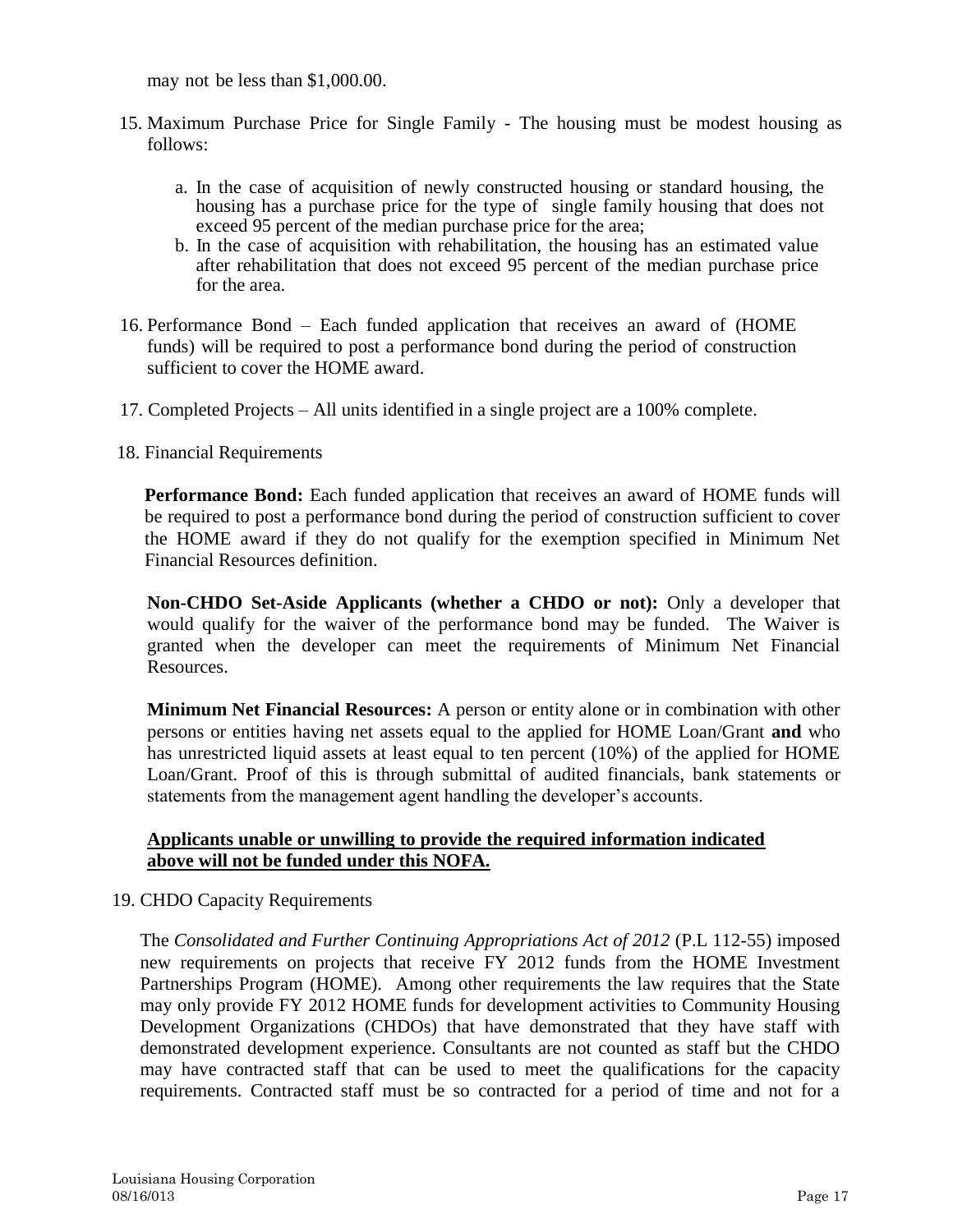particular project. Staff does not include volunteers; board members or consultants. Information in the form of resumes for each staff counted must be submitted with the application. CHDO are required to have staff that meets the requirements:

#### **Staff Development Experience**

1. Staff classification and documentation – To be counted as staff, the person must be employed by the CHDO, and documentation is needed.

a. Full time or part time employment – This would be evidenced by a payroll report or a W-4 or a W-2.

b. Contracted staff – This would be evidenced by a "contract" for employment and a W-9 and 1099 (at the end of a year).

2. Relevant development experience – Document the basis for answers to the applicable project type.

- a. Homeownership development Has the staff person been involved in the acquisition, rehabilitation/construction and sale of homebuyer housing? Previous experience purely in counseling, marketing, or financing activities is not sufficient to be considered development experience.
- b. Rental development Has the staff person been involved in the acquisition, rehabilitation/construction and/or ownership/operation of rental housing?

#### **CHDO Organization Capacity**

The LHC must consider the organizational capacity of the CHDO. The LHC will review information submitted to determine if the CHDO has the organizational capacity to undertake an award under the current NOFA. Factors that the LHC will consider include:

a. Organizational structure – Can the current corporation structure support housing development activities, or is there a need for a subsidiary or other organizational structure for future development? Are there operations or activities that need to be organizationally separate from housing development activities and portfolios?

b. Management structure/practices – Does the current management have the ability to manage additional development activities? Are the corporate lines of authority for development activities clear? Are policies & procedures in place governing development activities?

c. Pipeline/portfolio – What does the CHDO have as its current project pipeline and program responsibilities? Will it be able to handle the additional project proposed? If the organization pursues housing development, what other activities are likely to suffer or not be able to be pursued due to the effort required for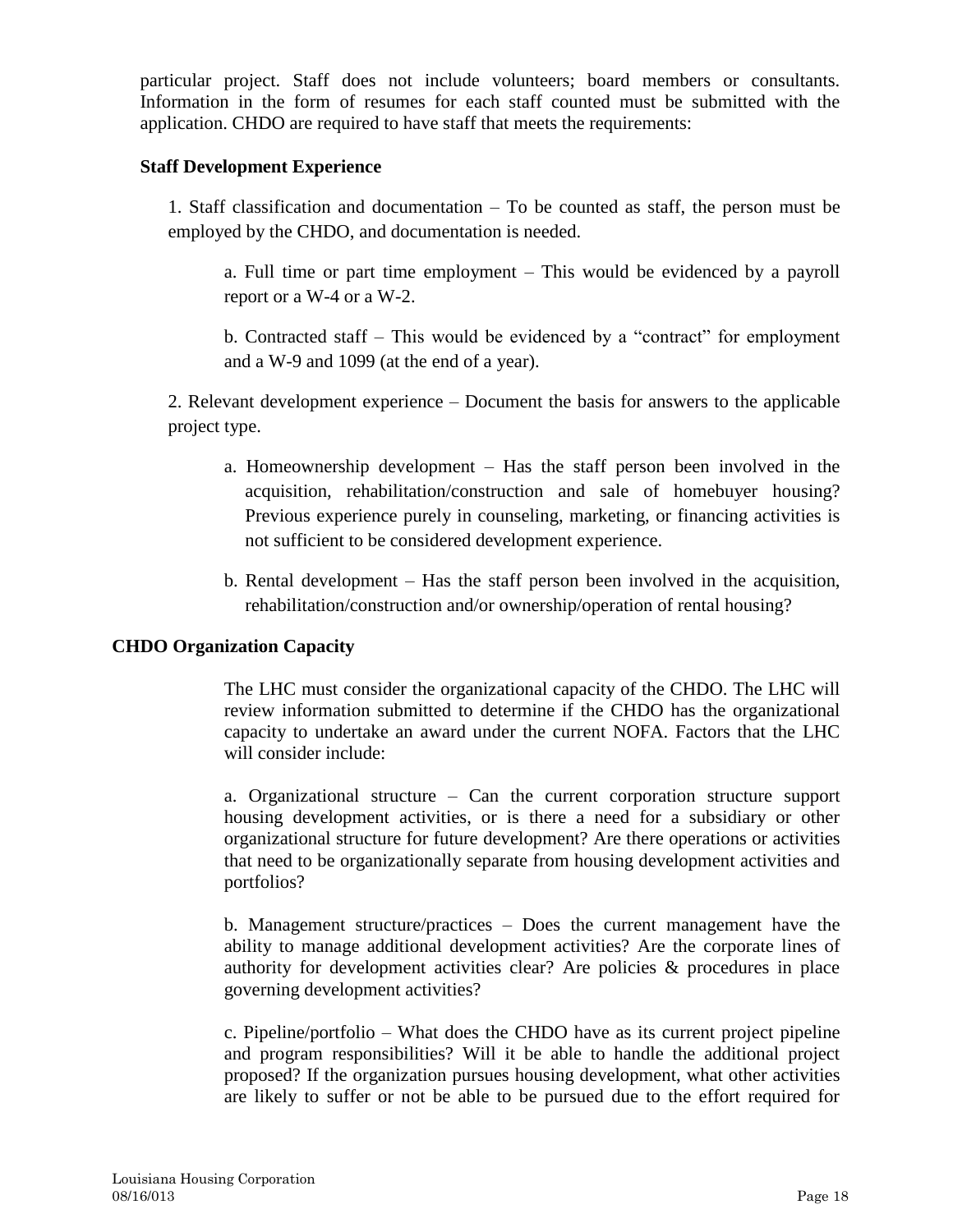development activities? Does its portfolio of projects/properties evidence competent management and oversight? Do the properties appear to have adequate funding?

**Applicants under this NOFA that do not meet the Staffing Development Experience and/or the CHDO Organizational requirements will not be funded.**

## **Additional Information Required for Rehabilitation Projects**

#### **Applicant is required to submit a Capital Needs Assessment as described below:**

- A. An independent, experienced third party must perform the Capital Needs Assessment and this party can have no financial interest in ownership of the development (i.e. not a member of the development team). It is required that a licensed professional, such as an engineer/architect, perform the assessment and supply the LHC with their professional opinion of a property's current overall physical condition. This includes the identification of significant deferred maintenance, existing deficiencies, and material building code violations that affect the property's use and its structural or mechanical integrity.
	- i. The assessment shall include a site visit and physical inspection of the interior and exterior of units and structures, as well as an interview with available on‐site property management and maintenance personnel to inquire about past repairs/improvements, pending repairs and existing or chronic physical deficiencies. The assessment should include an opinion as to the proposed budget for recommended improvements and should identify critical building stems or components that have reached or exceeded their expected useful lives. The assessment should also include recurring probable expenditures for significant systems and components impacting use and tenancy, which are not considered operation or maintenance expenses, in order to determine the appropriate replacement reserve deposits on a per unit per year basis.
- B. The following components should be examined and analyzed for a capital needs assessment:
	- i.Site, including topography, drainage, pavement, curbing, sidewalks, parking, landscaping, amenities, water, sewer, storm drainage, gas, and electric utilities and lines;
	- ii.Structural systems, both substructure and superstructure, including exterior walls and balconies, exterior doors and windows, roofing system, and drainage;
	- iii.Interiors, including unit and common area finishes (carpeting, vinyl tile, plaster walls, paint condition, etc.), unit kitchen finishes and appliances, unit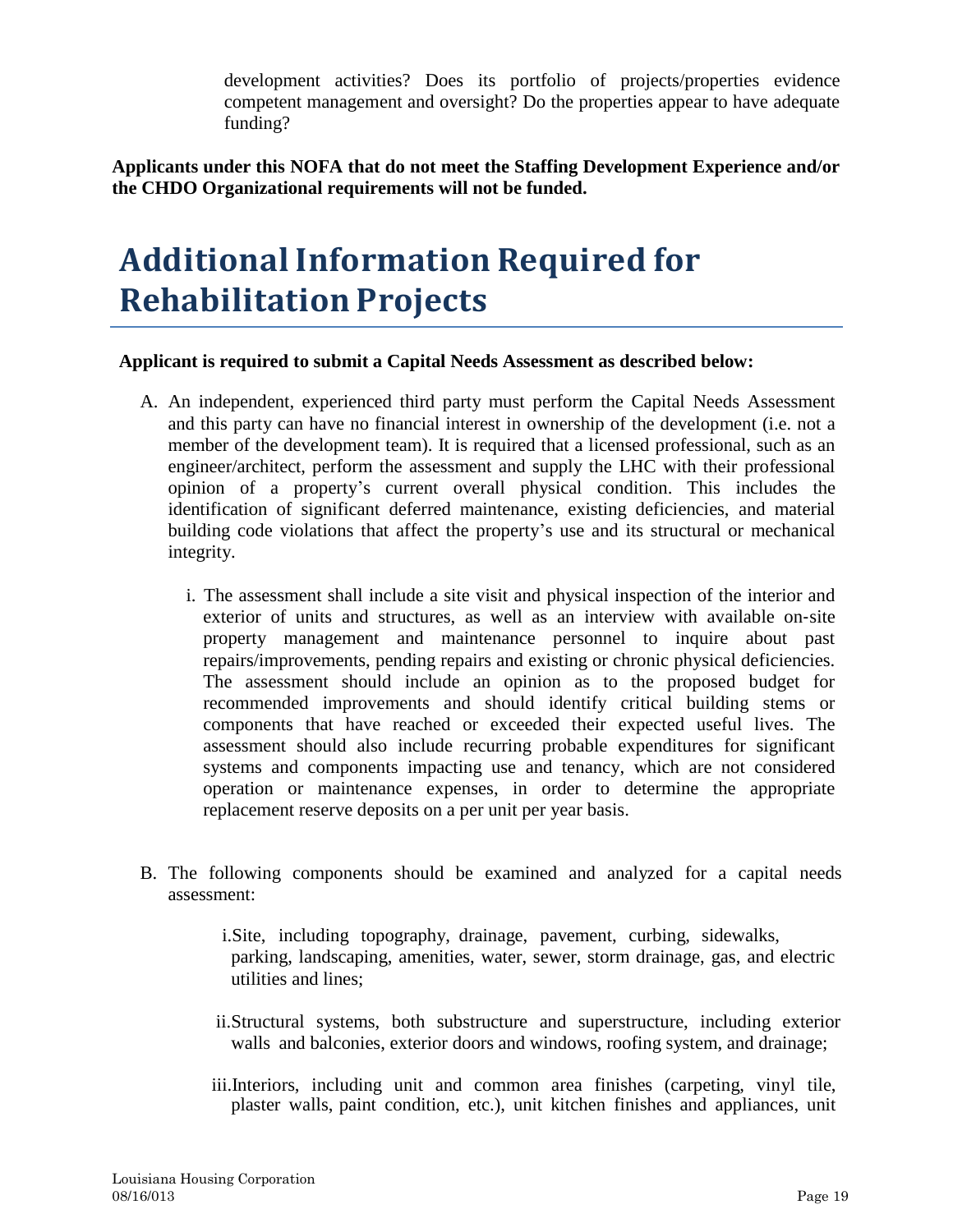bathroom finishes and fixtures; and common area lobbies and corridors;

iv.Mechanical systems, including plumbing and domestic hot water, HVAC, electrical, and fire protection; and

v.Elevators (if applicable)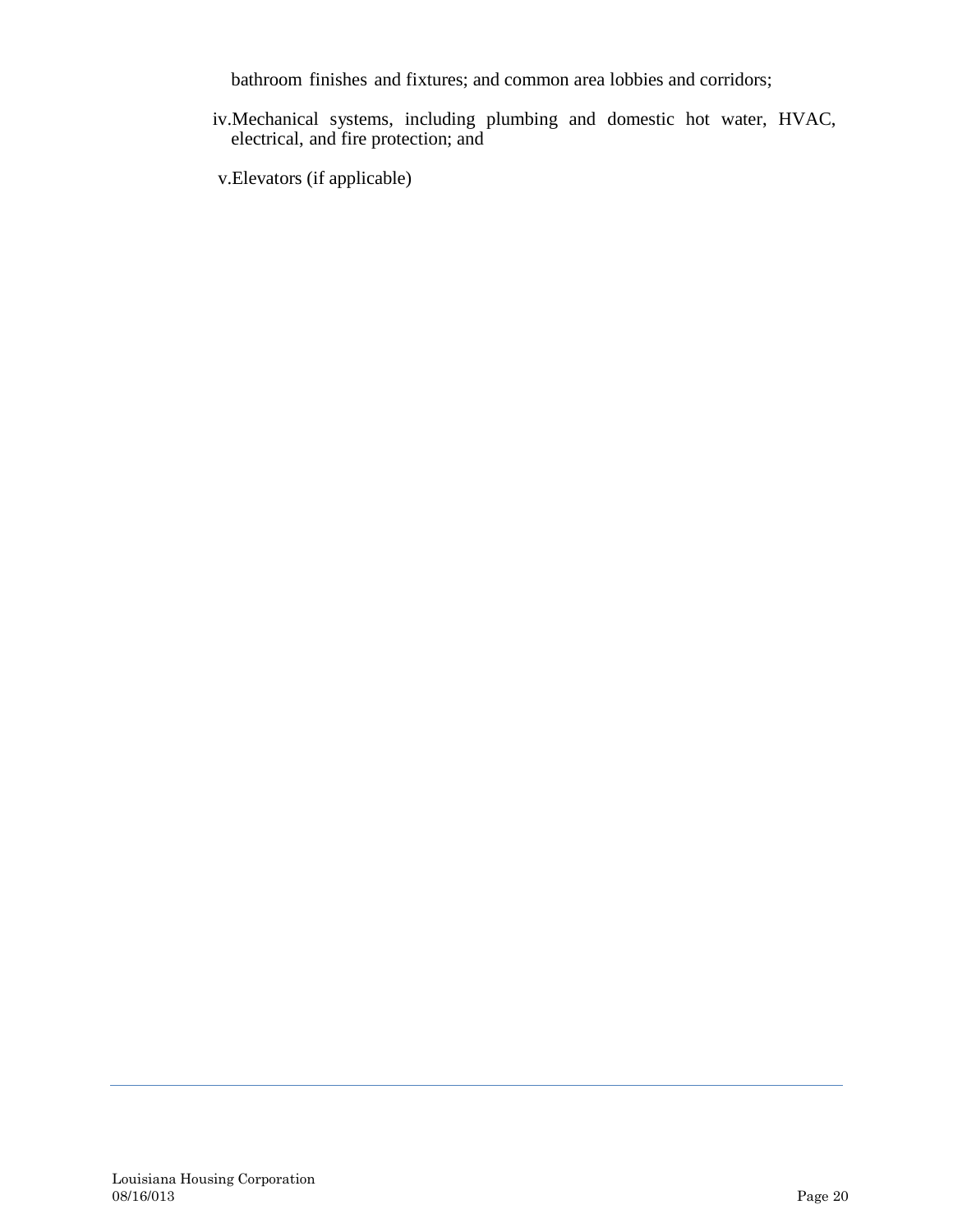# **COMPETITIVE APPLICATION SECTION**

### **HOMEOWNERSHIP DEVELOPMENT SCORING**

Proposed projects will be reviewed and scored on a competitive basis relative to the evaluation criteria below.

#### **1. EXPERIENCE AND QUALIFICATIONS (***16 points)* **Developer Experience** *(10 points)*

Points are awarded for completing affordable housing projects on time and within budget in the last five years (by the Developer,).

- a. Two (2) points will be awarded for each project completed within the last 5 years (up to 6 points).
- b. Two (2) points will be awarded for each additional project above three completed within the last 5 years (up to 4 points).

#### **Developer Financial Strength** *(6 points***)**

a. Points are awarded based on evidence that the Developer is financially sound, based on audited financial statements from the past two years, and will be able to sustain the costs of effectively following through with the current proposal.

#### **2. PROJECT BUDGET (10 points)**

#### **Project Budget and Construction Cost Reasonableness** *(10 points)*

a. Project budget is complete and anticipated development costs to include acquisition, hard cost, soft cost; and construction cost that are necessary and reasonable. LHC will conduct a construction cost reasonableness analysis to determine **if within** 20% variance.

#### **Project Budget and Construction Cost Reasonableness (***5 points)*

a. Project budget is complete and anticipated development costs to include acquisition, hard

cost, soft cost; and construction cost that are necessary and reasonable. Construction cost reasonableness is **outside** of the 20% variance.

#### **3. FUNDING COMMITMENT** *( 20 points)* **Funding Commitments:**

- a. Degree to which outside funding has been committed **(20 points).**
- b. Enforceable funding commitments must be provided to receive points. Letters of Interest are not sufficient.
- c. Points are awarded based on proportionality of firm commitments

#### **4. LEVERAGING** *(15 points)*

HOME Program Funding Relative to Total Project Costs Equals:

- **a.** 25% or less -- **(15 points)**
- **b.** 26% 50%-- **(12 points)**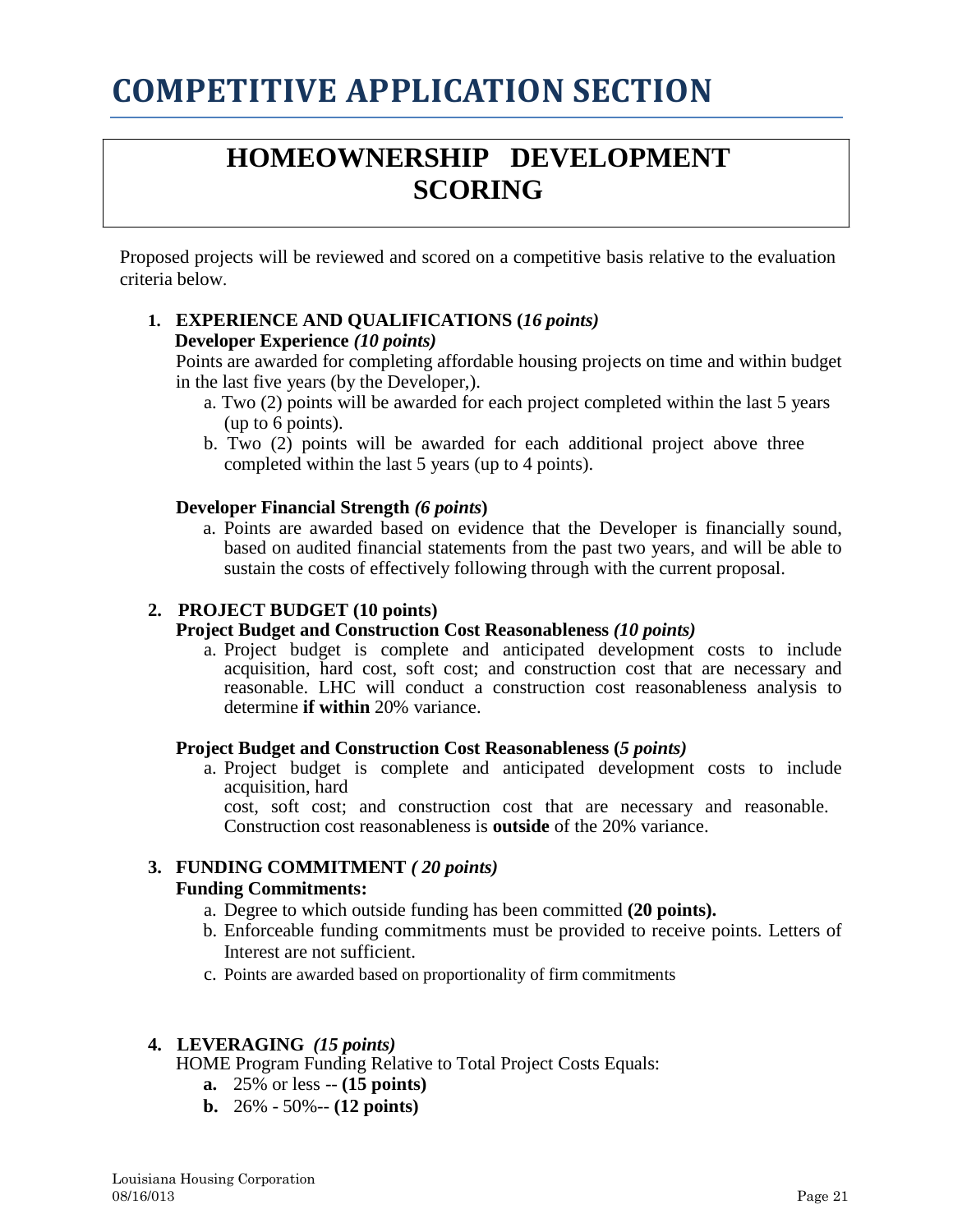- **c.** 51% 75% -- **(9 points)**
- **d.** 76% 90% -- **(6 points)**

#### **5. AVERAGE HOME SUBSIDY PER UNIT** *(20 points)*

- **a.**Less than \$10,000 -- *(***20 points***)*
- **b.** \$10,001 \$20,000 **(15 points**)
- **c.** \$20,001 \$30,000 **(10 points)**
- **d.** \$30,001 \$40,000 **(5 points)**

#### **6. PROJECT READINESS & DEVELOPMENT SCHEDULE** *(2.5 points per items, 10 total points)*

All Projects developed under this program can realistically be sold following LHC approval:

**a.** Points are awarded for sites that have obtained discretionary public land use approvals (obtaining building permits is not necessary to score points).

**b.** Projects that have completed environmental clearance review.

- **c.** Project has secured a firm executed contract from General Contractor
- **d.** Developer certification of Pre-Qualified home buyers

#### **7**. **LOCAL GOVERNMENTAL SUPPORT:** *(20 points)*

- a. Reduces project development costs by providing CDBG, HOME, or other governmental assistance/funding in the form of loan, grants, rental assistance,
	- or a combination of these forms or by:
		- 1) Waiving water and sewer tap fees;
		- 2) Waiving building permit fees;
		- 3) Foregoing real property taxes during construction;
		- 4) Contributing land for project development;
		- 5) Providing below market rate construction and/or permanent financing;
		- 6) Providing an abatement of real estate taxes

#### **8. AFFORDABILITY – Homeownership Development Projects** *(10 points)*

LHC will review the affordability data supplied by the applicant and will use it to calculate the income level to which the housing will be affordable. **All housing assisted with HOME funds must** be affordable to families with incomes of **eighty percent** (80%) of the area median family income or below.

- **a**. 100% HOME assisted units at 80% medium income **10 points**
	- Affordability data realistically estimates principal, interest, taxes, and insurance for subject properties. A hundred percent (**100%)** housing assisted with HOME funds will be affordable to families with incomes as low as **80%** of the area median family income.
- **b**. 75% HOME assisted units at 70% area medium income **8 points** Affordability data realistically estimates principal, interest, taxes, and insurance for subject properties. Seventy-five **(75%)** of the homes will be affordable to families with incomes as low as **70%** of the area median family income.
- **c.** 60% HOME assisted units at 60% area medium income **6 points** Affordability data realistically estimates principal, interest, taxes, and insurance for subject properties. Sixty percent **(60%)** of the homes will be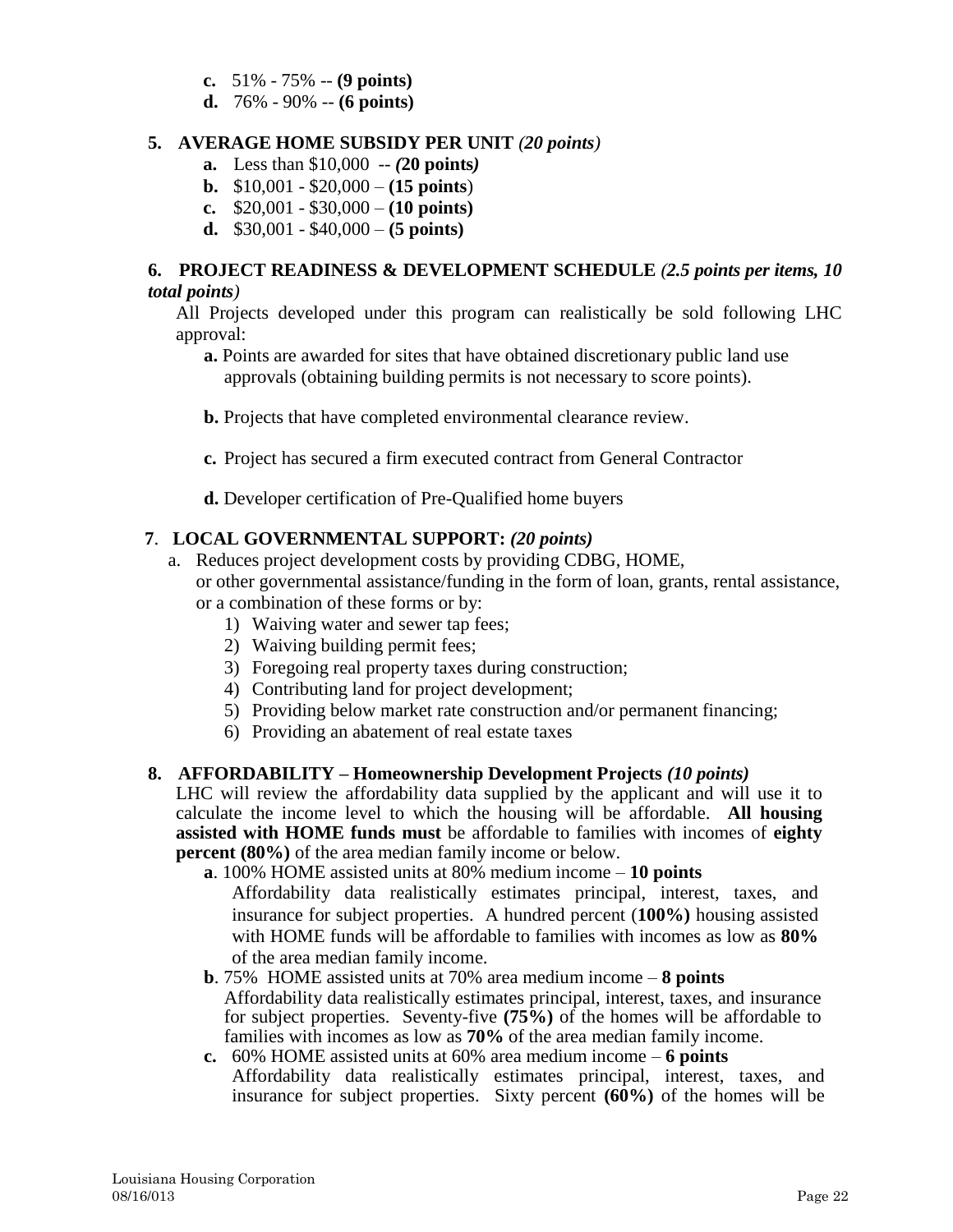affordable to families with incomes as low as **60%** of the area median family income.

#### **9. LOCATION (6 points)**

**A (Points in this section are capped by the applicant's selection and verified through submitted market study)**

#### 1 point  $\leq$  (1) mile

- **a.** Points will be awarded to projects which include location that are **NOT**  located on wetlands.
- **b.** Points will be awarded to projects which include location that are **NOT** located within 3000 feet of a railroad.
- **c.** Points will be awarded to projects which include location that are **NOT** located in airport noise zone contour above 65db.
- **d.** Points will be awarded for projects that prove water service will be provided upon completion.
- **e.** Points will be awarded for projects located within 1 mile of Educational Facilities, Commercial Facilities, Health Care Facilities, Social Services, Grocery Store, Public Library, Public Transportation (shuttle services excluded), Hospital/Doctor Office or Clinic, Bank/Credit Union (must have live tellers), Post Office, Pharmacy/Drug Store, Louisiana Licensed (current) Adult/Child Day Care/After School Care.
- **f.** Points will be awarded when the project will have no effect on a historic property or district.

#### **10. SAMPLE PRELIMINARY PLOT PLANS and ELEVATIONS** *(10 points)*

- **a. Sample floor plans (10pts)** Sample floor plans and elevations include design features that are consistent with existing neighborhood housing stock.
- **b. Sample schematic designs (5 points)** Sample schematic designs that are consistent with existing neighborhood housing stock.

#### **11. NEIGHBORHOOD SUPPORT** *(10 points)*

- **a.** Letters of Support **(10 points)** Proposal application includes three letters of support from local neighborhood organization in the area of the proposed project
- **b.**Letter of support **(5 points)** Proposal application includes one letter of support from local neighborhood organization in the area of the proposed project.

#### **12. MBE/WBE PARTICIPATION** *(5 points)*

**a.** Entities anticipated to be involved in implementing the Project include registered Louisiana minority-or women-owned business enterprises (MBE/WBE**) (5 points)**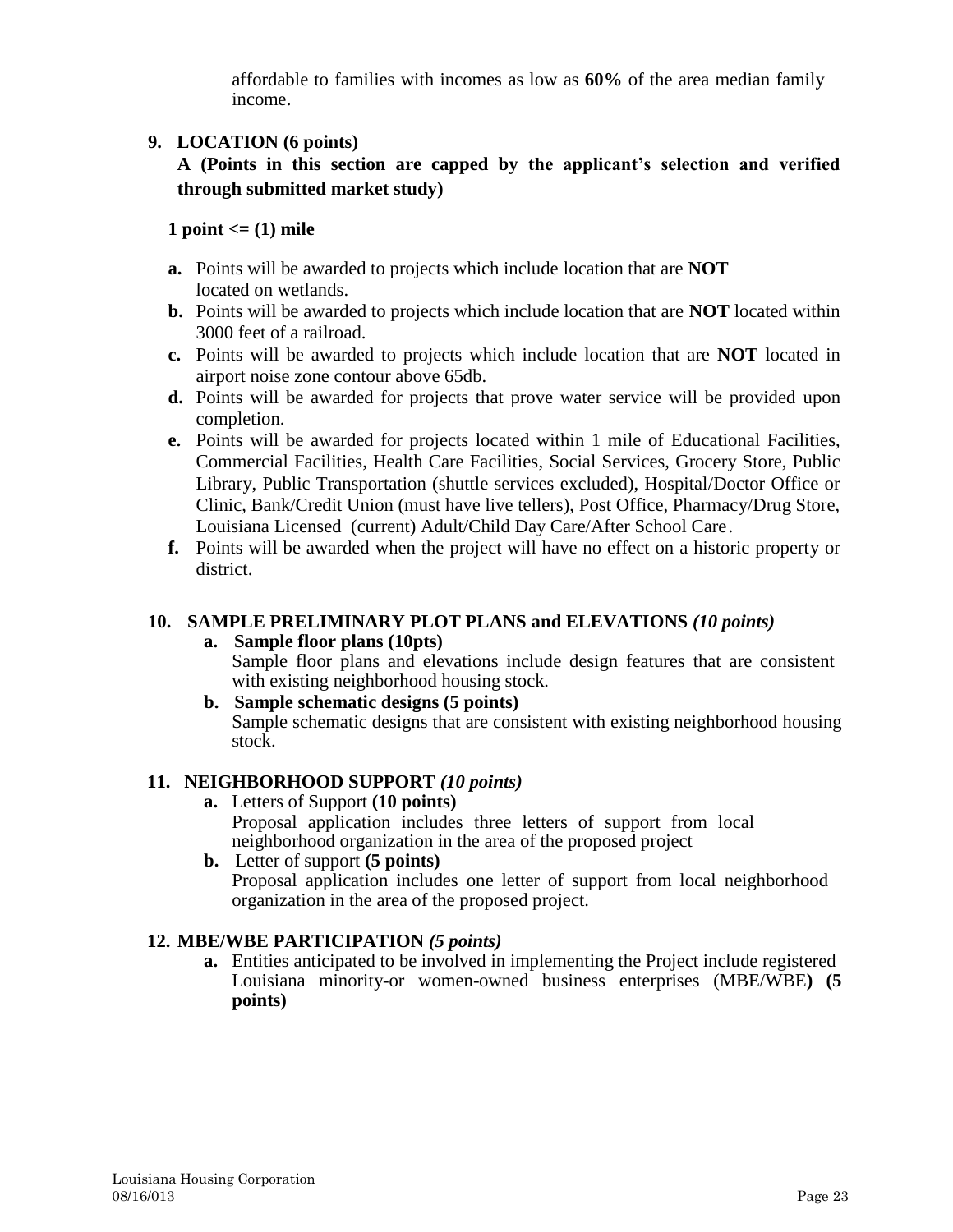### 13. PROJECT IS LOCATED IN ONE OF THE 11 DESIGNATED **TARGET PARISHES** *(20 points)*

Project is located in: Madison, Concordia, Franklin, Tensas, East Carroll, Morehouse, Washington, St. Landry, Natchitoches, Claiborne or Bienville (20 points)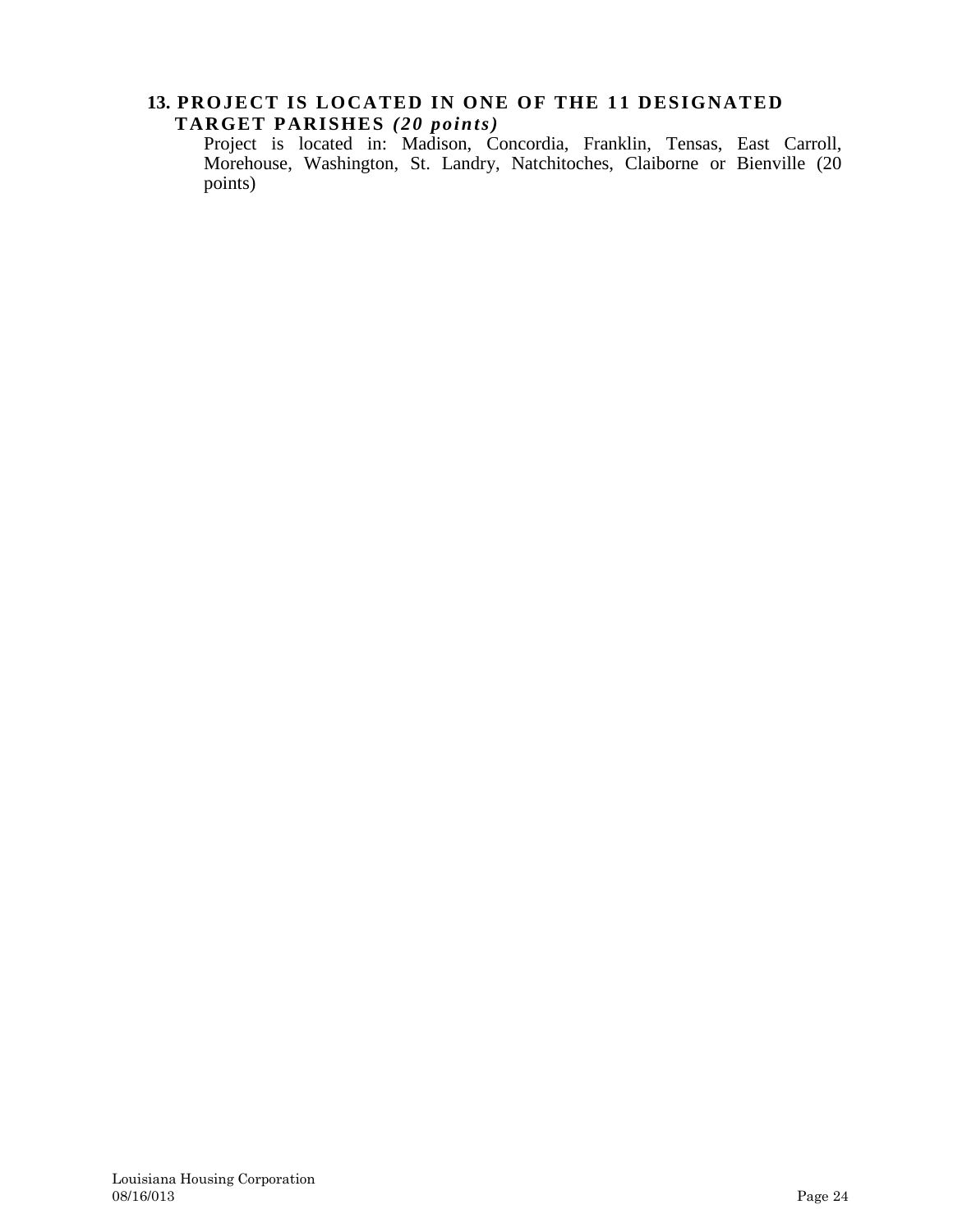### **CHDO RENTAL DEVELOPMENT SCORING**

Proposed projects will be reviewed and scored on a competitive basis relative to the evaluation criteria below.

#### **1. EXPERIENCE AND QUALIFICATIONS (***60 points)* **CHDO Developer Experience (12 points)**

Points are awarded for completing affordable housing projects on time and within budget in the last five years (by the Developer, not other team members).

- **a.** Two (2) points will be awarded for each project completed within the last 5 years (up to 6 points).
- **b.** Two (2) points will be awarded for each project completed above three (3) within the last  $5$  years (up to 6 points).
- **c.** If the CHDO is a joint venture, projects will be scored based on the experience of the CHDO. Where partners have approximately equal participation, the individual scores of each partner will be averaged.

### **CHDO Developer Capacity & Staffing (24 points)**

- **a.** Points are awarded based on evidence that the lead staff, including the Project Manager and supervisory staff, proposed to work on the current proposal have the necessary experience, and that the Project Manager has the necessary time availability.
- **b.** *Up to 20 points* will be awarded for staff experience (up to 12 points for contracted staff), and up to 4 points will be awarded for time availability. Where both staff and contracted staff are used the score will be averaged.

### **CHDO Developer Financial Strength (24 points)**

**a.** Points are awarded based on evidence that the Developer is financially sound, based on audited financial statements from the past two years, and will be able to sustain the costs of effectively following through with the current proposal. This will be determined by the number, amount and percentage of other funding sources, dependability of other funding. Percentage of earlier projects showing a positive cash flow position and the amount of available unrestricted cash on hand.

#### **2. PROJECT BUDGET** *(10 points)*

#### **Project Budget and Construction Cost Reasonableness (10 points)**

**a.** Project budget is complete and anticipated development costs to include acquisition, hard cost, soft cost; and construction cost that are necessary and reasonable. LHC will conduct a construction cost reasonableness analysis to determine **if within 20%** variance. **(10 points)**

#### **Project Budget and Construction Cost Reasonableness (5 points)**

**a.** Project budget is complete and anticipated development costs to include acquisition, hard cost, soft cost; and construction cost that are necessary and reasonable. Construction cost reasonableness is **outside** of the 20% variance.

#### **3. FUNDING COMMITMENT (20 points)**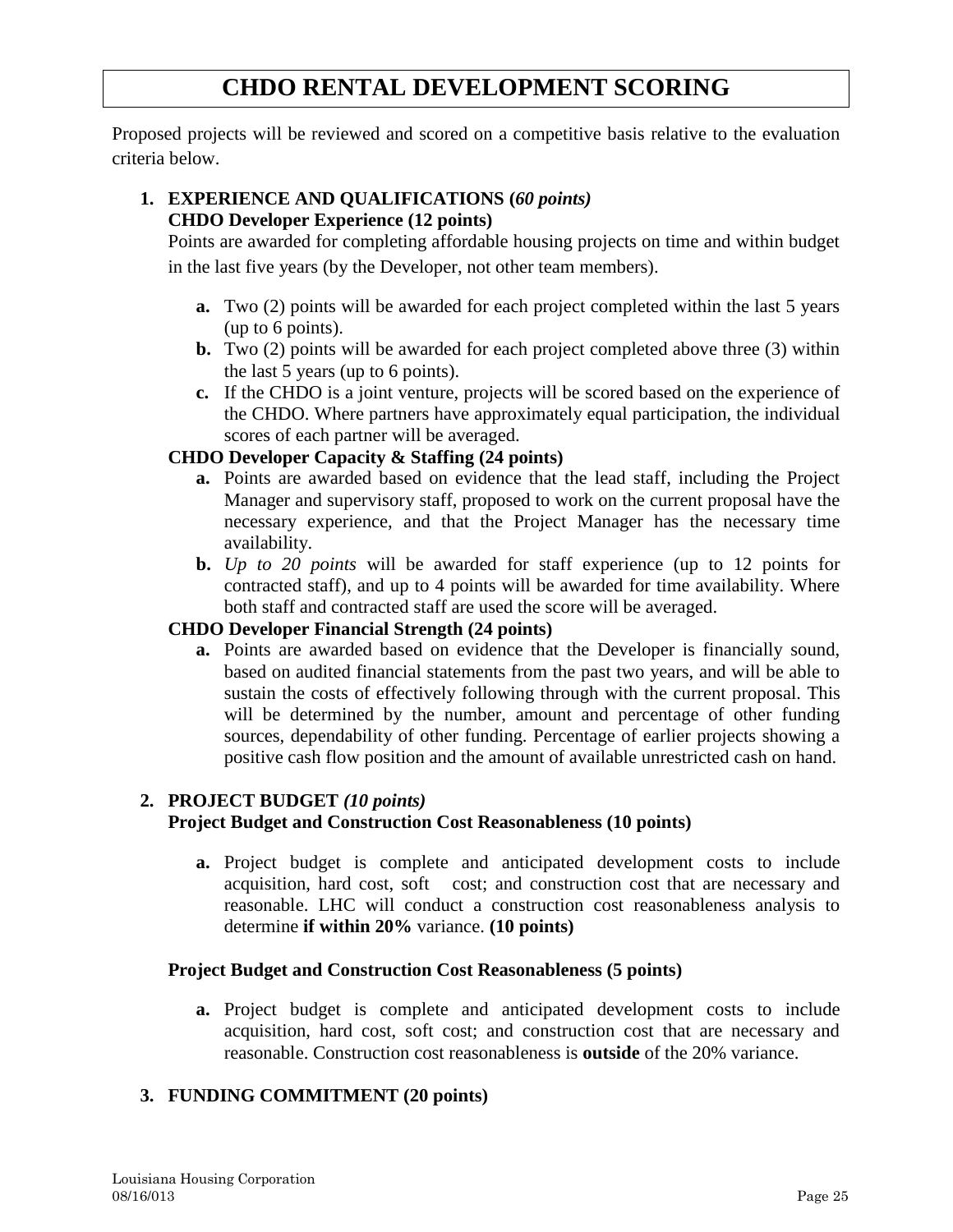#### **Funding Commitments**:

- **a.** Degree to which outside funding has been committed *(20 points).*
- **b.** Enforceable loan commitments must be provided to receive points. Letter of interest are not sufficient.
- **c.** Points are awarded based on proportionality of firm commitments.

#### **4. LEVERAGING (15 points)**

HOME Program Funding Relative to Total Project Costs Equals:

- **a.** 25% or less -- **(15 points)**
- **b.** 26% 50%-- **(12 points)**
- **c.** 51% 75% -- **(9 points)**
- **d.** 76% 90% -- **(6 points)**

#### **5. AVERAGE HOME SUBSIDY PER UNIT** (**20 points**)

#### **6. PROJECT READINESS & DEVELOPMENT SCHEDULE** (**10 points**)

All Projects developed under this program can realistically be rented following LHC approval:

- **a.** Points are awarded for sites that have obtained discretionary public land use approvals (obtaining building permits is not necessary to score points).
- **b.** Projects that have received Agency development funding under CHDO within the last five years and are returning for additional gap financing will not be eligible for points in this category.

#### **7. LOCAL GOVERNMENTAL SUPPORT: (20 points)**

**a.** Reduces project development costs by providing CDBG, HOME,

or other governmental assistance/funding in the form of loan, grants, rental assistance, or a combination of these forms or by:

- 1) Waiving water and sewer tap fees;
- 2) Waiving building permit fees;
- 3) Foregoing real property taxes during construction;
- 4) Contributing land for project development;
- 5) Providing below market rate construction and/or permanent financing;
- 6) Providing an abatement of real estate taxes

#### **8. AFFORDABILITY – Rental Development Projects (10 points)**

LHC will review the affordability data supplied by the applicant and will use it to calculate the income level to which the housing will be affordable. **All housing assisted with HOME funds must** be affordable to families with incomes of **eighty percent (80%)** of the area median family income or below.

#### **a. ...................................................................................................................** 100% HOME assisted units at 80% medium income – (*4 points)*

Affordability data realistically estimates principal, interest, taxes, and insurance for subject properties. A hundred percent (**100%)** housing assisted with HOME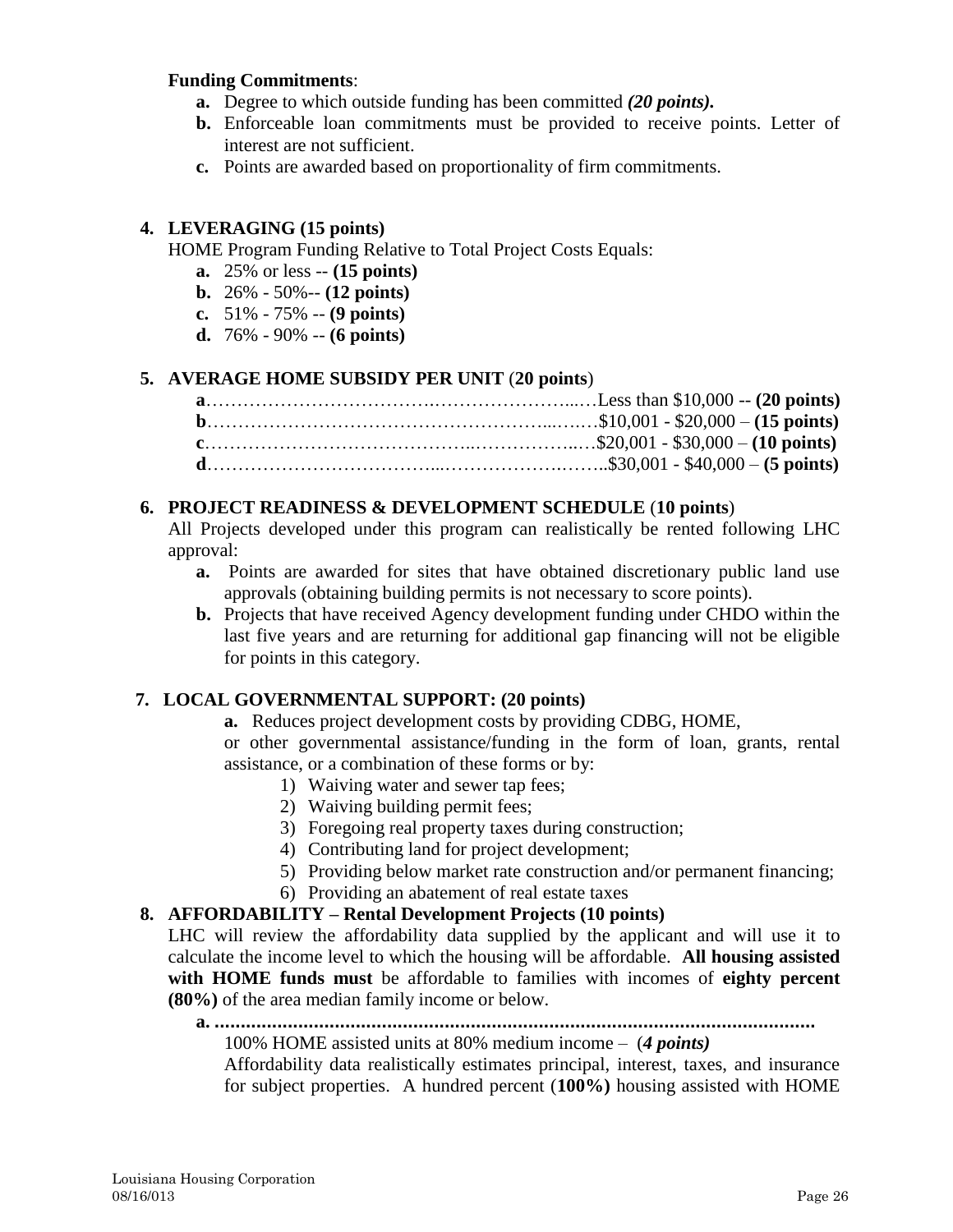funds will be affordable to families with incomes as low between **75% and 80%** of the area median family income.

- **b. ...................................................................................................................** 75% HOME assisted units at 70% area medium income – (*6 points)* Affordability data realistically estimates principal, interest, taxes, and insurance for subject properties. Seventy-five **(75%)** of the homes will be affordable to families with incomes between **74% and** 70**%** of the area median family income
- **c.....................................................................................................................** 60% HOME assisted units at 60% area medium income – (*8 points)* Affordability data realistically estimates principal, interest, taxes, and insurance for subject properties. Sixty percent **(60%)** of the homes will be affordable to families with incomes between **69% and** 60**%** of the area median family income-
- **d. ...................................................................................................................** 40% HOME assisted units at 40% area medium income **(10 points)**

Affordability data realistically estimates principal, interest, taxes, and insurance for subject homeownership properties. Forty percent **(40%)** of the housing will be affordable to families with incomes between 59% and **40%** of the area median family income.

#### **9. LOCATION (6 points)**

- **a.** Points will be awarded to projects which include location that are **NOT** located on wetlands.
- **b.** Points will be awarded to projects which include location that are **NOT l**ocated within 3000 feet of a railroad or for which an approved noise study indicates noise exposure is in the acceptable range
- **c.** Points will be awarded to projects which include location that are **NOT** located in airport noise zone contour above 65db
- **d.** Points will be awarded for projects that prove water service will be provided upon completion.
- **e.** Points will be awarded for projects located within 1 mile of Educational Facilities, Commercial Facilities, Health Care Facilities, Social Services, Grocery Store, Public Library, Public Transportation (shuttle services excluded), Hospital/Doctor Office or Clinic, Bank/Credit Union (must have live tellers), Post Office, Pharmacy/Drug Store, Louisiana Licensed (current) Adult/Child Day Care/After School Care
- **f.** Points will be awarded when the project will have no effect on a historic property or district.

#### **LOCATION/SITE (Conversion/Rehab) (25 points)**

- **a.** Points will be awarded for projects when the buildings in the project do not contain lead based paint (proven either through an inspection report from a Certified Lead Paint Inspector or Risk Assessor or the building were built after 1978).
- **b.** Points will be awarded for projects where the building does not contain asbestos.
- **c.** Points will be awarded for projects where the site is not located in a floodplain.